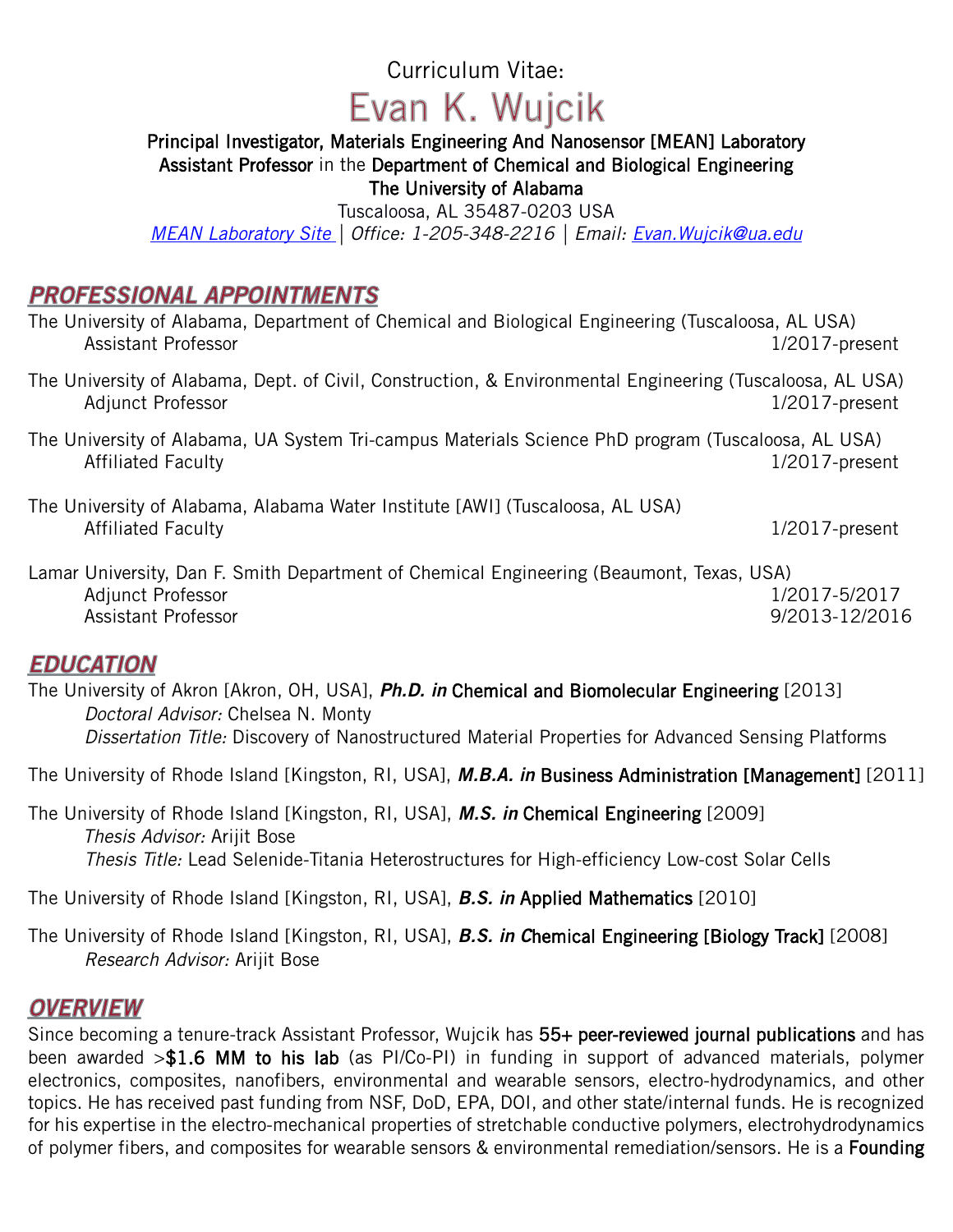Associate Editor of *Advanced Composites & Hybrid Materials* (Springer-Nature; 2020 IF: 5.695), the former Area Chair of the Materials Engineering & Science Division [MESD]-Composites Area of the American Institute of Chemical Engineers [AIChE], and the current Division-Level Director of the MESD of the AIChE. Since 2013, his h-index and total citations have climbed from  $3\rightarrow 33$  and  $1\rightarrow >3,500$ , respectively. His teaching evaluations are consistently high, and he has been recognized via teaching awards. He serves as the **inaugural UA ChBE** Department Diversity Advocate, and fosters DEI through outreach activities in place for educating and recruiting under-represented STEM students and educators.

# **SCHOLARLY ACTIVITY**

# **FUNDING SUMMARY [Total: >\$1.6 MM]**

Funding Agencies/Sources while at The University of Alabama [1/2017-present]: National Science Foundation (NSF) Early CAREER Award (MPS/DMR/Electronic and Photonic Materials); Department of Defense (DoD); Environmental Protection Agency (EPA); Department of the Interior (DOI); National Science Foundation (NSF); Department of Education (DoEd); South East Conference (SEC) Travel Award; UA Office of Research and Economic Development (ORED) Small Grant Award

Funding Agencies/Sources while at Lamar University [9/2013-12/2016]: Environmental Protection Agency (EPA); Texas Workforce Commission (TWC) Governor's Summer Merit Program; Texas Center for Advances in Water and Air Quality (CAWAQ); Texas Higher Education Coordination Board (THECB) Engineering Summer Program; Texas Hazardous Waste Resource Center (THWRC); Lamar University Center for Innovation, Commercialization, and Entrepreneurship (CICE); Lamar University—Research Enhancement Grants (REG); Lamar University—David J. Beck Undergraduate Fellowship; Lamar University—Office of Undergraduate Research (OUR)

## **HONORS & RECOGNITIONS**

- 2021 Featured as an American Society of Engineering Education (ASEE) PreK-12 Spotlight [July] for impact in pre-college engineering education
- 2021 The University of Alabama Department of Chemical and Biological Engineering's AIChE Outstanding Faculty Member
- 2020 National Science Foundation (NSF) CAREER Award [*The Faculty Early Career Development (CAREER) Program is a Foundation-wide activity that offers the National Science Foundation's most prestigious awards in support of early-career faculty who have the potential to serve as academic role models in research and education and to lead advances in the mission of their department or organization.*]
- 2020 Department of Defense (DoD) US Air Force Office of Scientific Research (AFOSR) Air Force Research Laboratory (AFRL) Summer Faculty Fellowship – Materials and Manufacturing Directorate, Flexible Materials & Processes Team [rescheduled for summer 2022 due to COVID-19 pandemic]
- 2019 #1 MOST ACCESSED full paper for 2019 in *Macromolecular Chemistry and Physics*
- 2016 Lamar University 2016 University Merit Award [*Distinguished Teaching of an Outstanding Junior Faculty, which has Inspired and Enriched the Lives of Students*]
- 2016 #8 MOST ACCESSED article for 2016 in *WIRES: Nanomedicine and Nanobiotechnology*
- 2016 Promoted to Senior Member status of the American Institute of Chemical Engineers (AIChE)
- 2015 #5 MOST ACCESSED full paper for 2015 in *Macromolecular Materials and Engineering*
- 2013 The University of Akron Department of Chemical & Biomolecular Engineering Advisory Board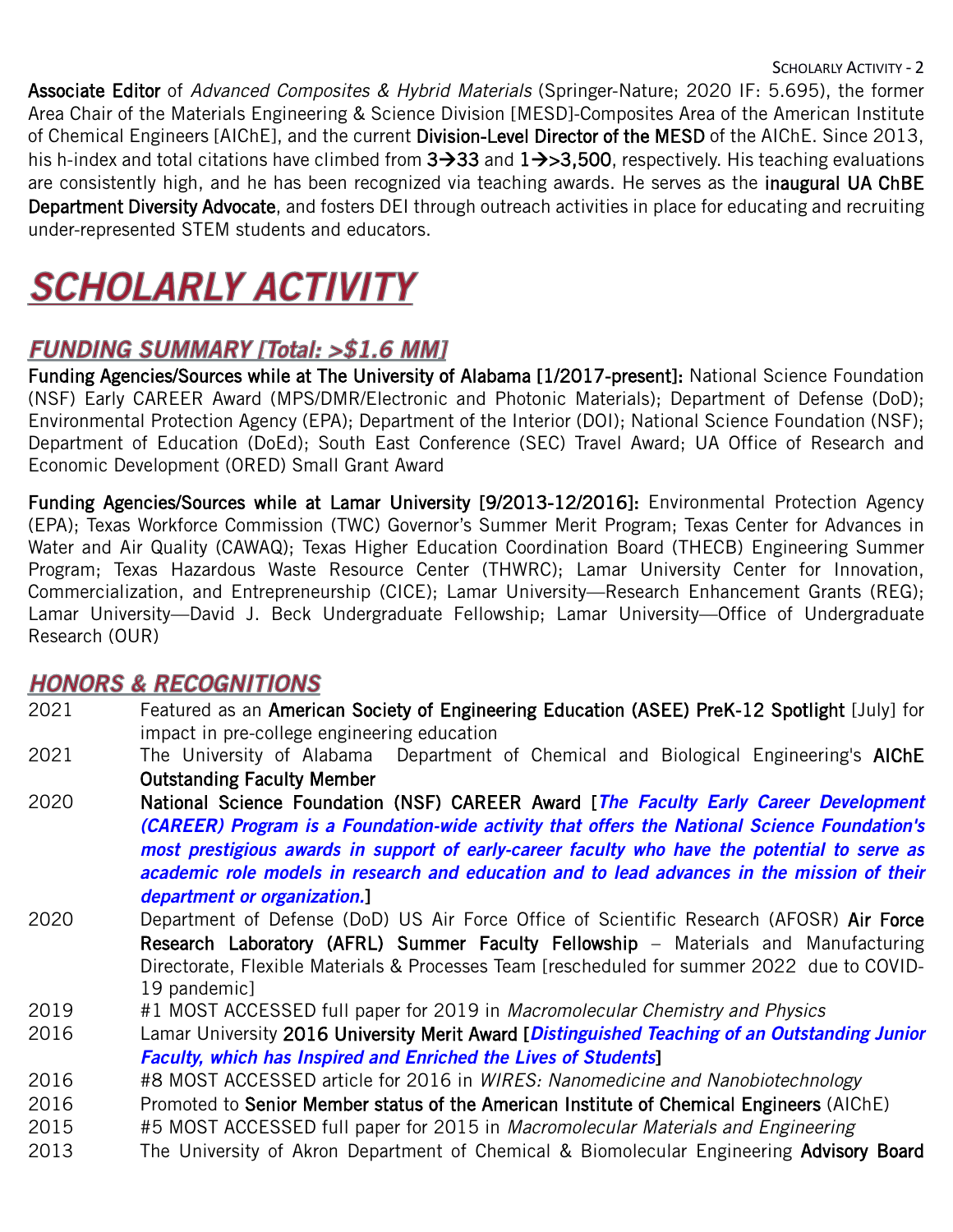#### Poster Session Winner (*1st Place*)

- 2012 Selected to participate in the inaugural 2012 AIChE Education Division Future Faculty Program
- 2012 The University of Akron Department of Chemical & Biomolecular Engineering **Outstanding** Graduate Research Fellowship Award recipient
- [2012 AIChE Annual Meeting, Nanoscale Science & Engineering Forum \(NSEF\) Poster Session Winner](http://www.aiche.org/community/divisions-forums/nsef/2012-Award-winners-annual-meeting) (*3rd Place*)
- 2011 The University of Akron Department of Chemical & Biomolecular Engineering Outstanding Teaching Assistant Award recipient
- 2008-2009 NASA Rhode Island Space Grant Consortium Graduate Fellowship
- 2007-2008 The University of Rhode Island Dr. David J. Chronley Creativity Award in Chemical Engineering [*Creativity in Undergraduate Research*]
- 2007 AIChE (North East Regional) Outstanding Student Award, URI recipient
- 2005-2008 The University of Rhode Island Joseph L. Campanella Scholarship [*Top URI Chemical Engineering student from Bristol County, RI*]

### Wujcik is a member of the following honor societies/orders:

- Omega Chi Epsilon *[The National Honor Society for Chemical Engineering]*
- Tau Beta Pi *[The Engineering Honor Society]*
- Sigma Xi *[The Scientific Research Society]*
- Golden Key International Honour Society *[Top 15% of College and University Students]*
- Order of the Engineer *["Upholding Devotion to the Standards and Dignity of the Engineering Profession"]*

#### MEAN Laboratory Graduate & Undergraduate Researchers' Awards and Honors

- 2020-2021 Graduate Assistance in Areas of National Need (GAANN) Fellowship 2019 American Institute of Chemical Engineers Annual National Meeting Environmental Division Poster Session Winner (*1st Place*) 2019 American Institute of Chemists Graduate Student Award 2016 NASA - Texas Space Grant Consortium 2016 STEM Columbia Crew Memorial Scholarship 2016 Lamar University ACS Chemistry Week Graduate Poster Session Winner (*2nd Place*) 2016 University of Texas-San Antonio Texas Rural Challenge Competition Winner (*3rd Place*) 2016 Rice University Nanotechnology Enabled Water Treatment Competition Finalist (*4th Place*) 2016 Lamar University "What's Your Big Idea?" Competition Winner (*2nd Place*) 2016 Lamar University 3rd Annual Undergraduate Research Expo Oral Presentation Winner (*1st Place*) 2016 Lamar University 3rd Annual Undergraduate Research Expo Poster Session Winner (*1st Place*) 2016 Lamar University Office of Undergraduate Research (OUR) Scholarship 2016 American Chemical Society Scholars Program Scholarship 2015 Lamar University [2015 David J. Beck Fellowship](http://students.lamar.edu/academic-support/beck-fellowships.html) [*Top Research Fellowship given to an Undergraduate Student at Lamar University; 1-2 Awarded per Year*] Mentor 2015 NASA - Texas Space Grant Consortium 2015 STEM Columbia Crew Memorial Scholarship 2015 Air & Waste Management Association - Gulf Coast Chapter Environmental Science and
	- Engineering Scholarship
- 2013 Lamar University Office of Undergraduate Research (OUR) Scholarship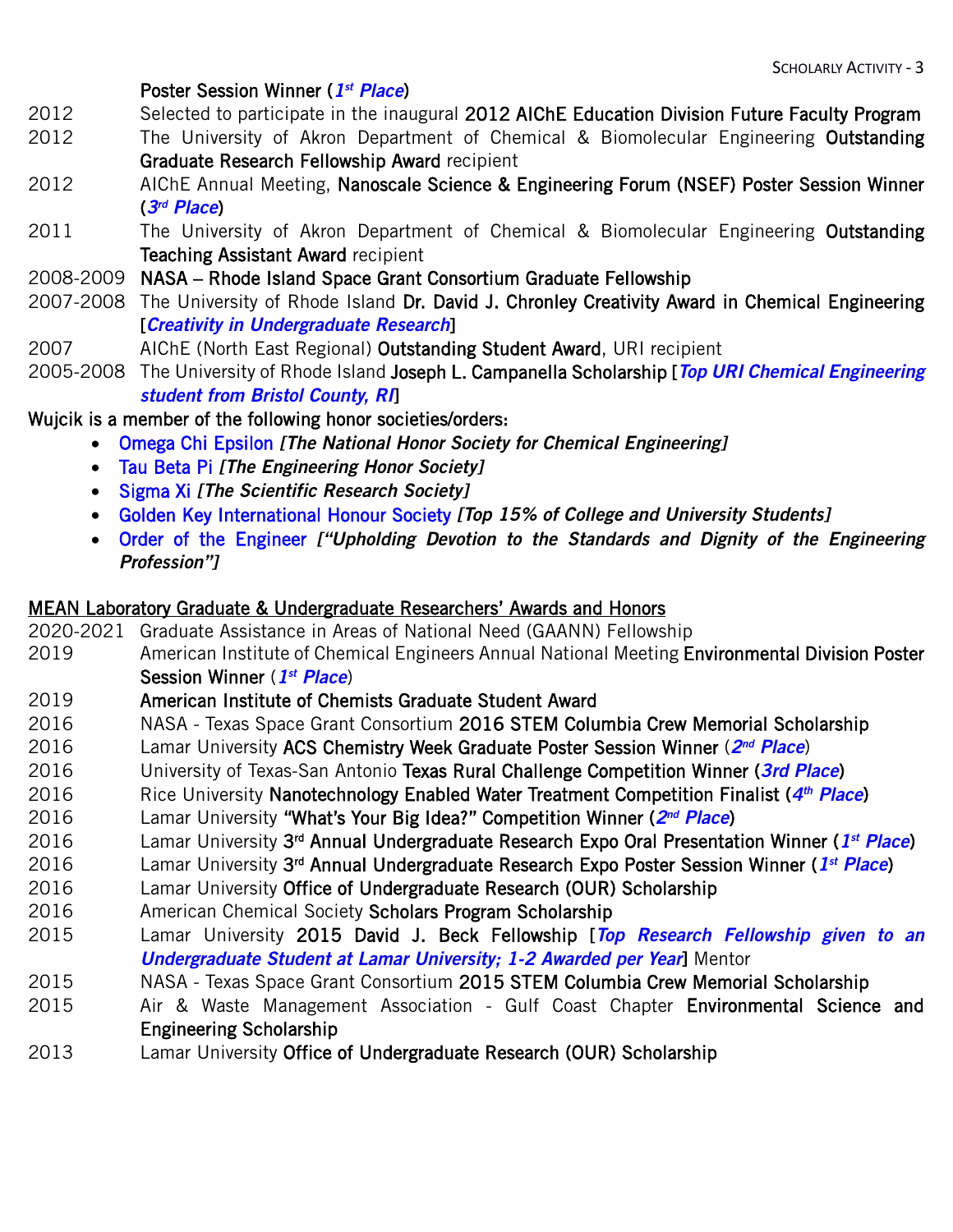## **PEER-REVIEWED PUBLICATIONS**

(\* = corresponding author;  $\dagger$  = equal contribution of authors; + = undergraduate researcher; DOI for hyperlink)

### The University of Alabama (1/2017-present)

#### *2021*

- 58. Rouhi, Hadi, Colton Duprey, Nicole Penners, Clint Cook,<sup>+, NSF REU</sup> Emily Linn,<sup>+</sup> Sarah Veres,<sup>+</sup> George Chen,<sup>+</sup> Yang Lu,\* Mark Elliott,\* Evan K. Wujcik.\* *"Point-of-need Qualitative or Quantitative Detection of Trihalomethanes in Environmental Water Samples using a Highly Sensitive and Selective Fiber-based Preconcentration System."* Environmental Science & Technology: *In Preparation (submission planned for 1/2022).*
- 57. Penners, Nicole, Colton Duprey, Hadi Rouhi, Dajung Hong, Lauren Mcloughlin, Zhongqi Liu, Emily Linn,+ Gina Lusvardi,+ Sofia Luna,+ Sang Gyu Yim, Ruigang Wang, Mark E. Barkey, Yang Lu,\* Ju-Won Jeon,\* Evan K. Wujcik.\* *"A Versatile Conductive Polymer Composite Sensor with Repeatable, Autonomous Selfhealing and Unprecedented Mechanical Properties."* ACS Applied Polymer Materials: *In Preparation (submission planned for 1/2022).*
- 56. Duprey, Colton, Hadi Rouhi, Nicole Penners, Lauren Mcloughlin, Clint Cook,<sup>+, NSF REU</sup> Emily Linn,<sup>+</sup> Hannah Stumpfl,<sup>+</sup> Sarah Veres,<sup>+</sup> George Chen,<sup>+</sup> Yang Lu, Leigh Terry,\* Mark Elliott,\* Evan K. Wujcik.\* *"On-Site Colorimetric Detection of Polycyclic Aromatic Hydrocarbons in Environmental Water Samples using a Light Controlled Fiber-based Preconcentration Technique."* Analytica Chimica Acta: *In Preparation (submission planned 1/2022.*
- 55. [*Special Issue*: "Conjugated Polymer Nanocomposites: Synthesis, Characterization, and Applications"] Firda, Putri Bintang Dea, Yoga Trianzar Malik, Jun Kyun Oh, Evan K. Wujcik, Ju-Won Jeon.\* *"Enhanced Chemical and Electrochemical Stability of Polyaniline-Based Layer-by-Layer Films."* Polymers 13 (2021): 2992. DOI: [10.3390/polym13172992.](https://doi.org/10.3390/polym13172992)
- 54. Alipoori, Saeideh, Hadi Rouhi, Emily Linn,<sup>+</sup> Hannah Stumpfl,<sup>+</sup> Hadi Mokarizadeh, Milad Esfahani,\* Amanda Koh,\* Steven Weinman,\* Evan K. Wujcik.\* *"Polymer-based Devices and Remediation Strategies for Emerging Contaminants in Water."* ACS Applied Polymer Materials 3.2 (2021): 549-577. DOI: [10.1021/acsapm.0c01171.](http://www.doi.org/10.1021/acsapm.0c01171)

### *2020*

- 53. Liu, Zhongqi,† Yang Lu,† Mathew Confer,† Hao Cui,\* Junhao Li, Yudong Li, Yifan Wang, Shane C. Street, Evan K. Wujcik,\* Ruigang Wang.\* "Thermally Stable RuO<sub>x</sub>-CeO<sub>2</sub> Nanofiber Catalysts for Low-*Temperature CO Oxidation.*" ACS Applied Nano Materials 3.8 (2020): 8403–8413. DOI: [10.1021/acsanm.0c01815.](https://doi.org/10.1021/acsanm.0c01815)
- 52. Pejman, Mehdi, Mostafa Dadashi Firouzjaei, Sadegh Aghapour, Parnab Das, Ehsan Zolghadr, Hesam Jafarian, Ahmad Arabi Shamsabadi, Mark Elliott, Milad Rabbani Esfahani,\* Marco Sangermano, Mohtada Sadrzadeh, Evan K. Wujcik, Ahmad Rahimpour,\* Alberto Tiraferri.\* *"Improved Antifouling and Antibacterial Properties of Forward Osmosis Membranes through Surface Modification with Zwitterions and Silver-based Metal Organic Frameworks."* Journal of Membrane Science 611 (2020): 118352. DOI: [10.1016/j.memsci.2020.118352.](https://doi.org/10.1016/j.memsci.2020.118352)
- 51. Lu, Yang, Zhongqi Liu, Seung Woon "Paul" You,+ Lauren McLoughlin,+ Bailey Bridgers,+ Xifan Wang, Ruigang Wang, Zhanhu Guo, Evan K. Wujcik.\* "*Electrospun Carbon/Iron Nanofiber: The Catalytic Effects of Iron and Application in Cr(VI) Removal.*" Carbon 166 (2020): 227-244. DOI: [10.1016/j.carbon.2020.05.031.](https://doi.org/10.1016/j.carbon.2020.05.031)
- 50. [Invited Review] Horne, Jesse, Lauren McLoughlin,<sup>+</sup> Bailey Bridgers,<sup>+</sup> Seth Hayes,<sup>+</sup> Evan K. Wujcik.\* "*Recent Developments in Nanofiber-based Sensors for Disease Detection, Immunosensing, and Monitoring.*" Sensors and Actuators Reports 2.1 (2020): 100005. DOI: [10.1016/j.snr.2020.100005.](https://doi.org/10.1016/j.snr.2020.100005)
- 49. [*Review in Invitation-only Issue entitled:* Advanced Materials Interfaces Hall of Fame *- highlighting the*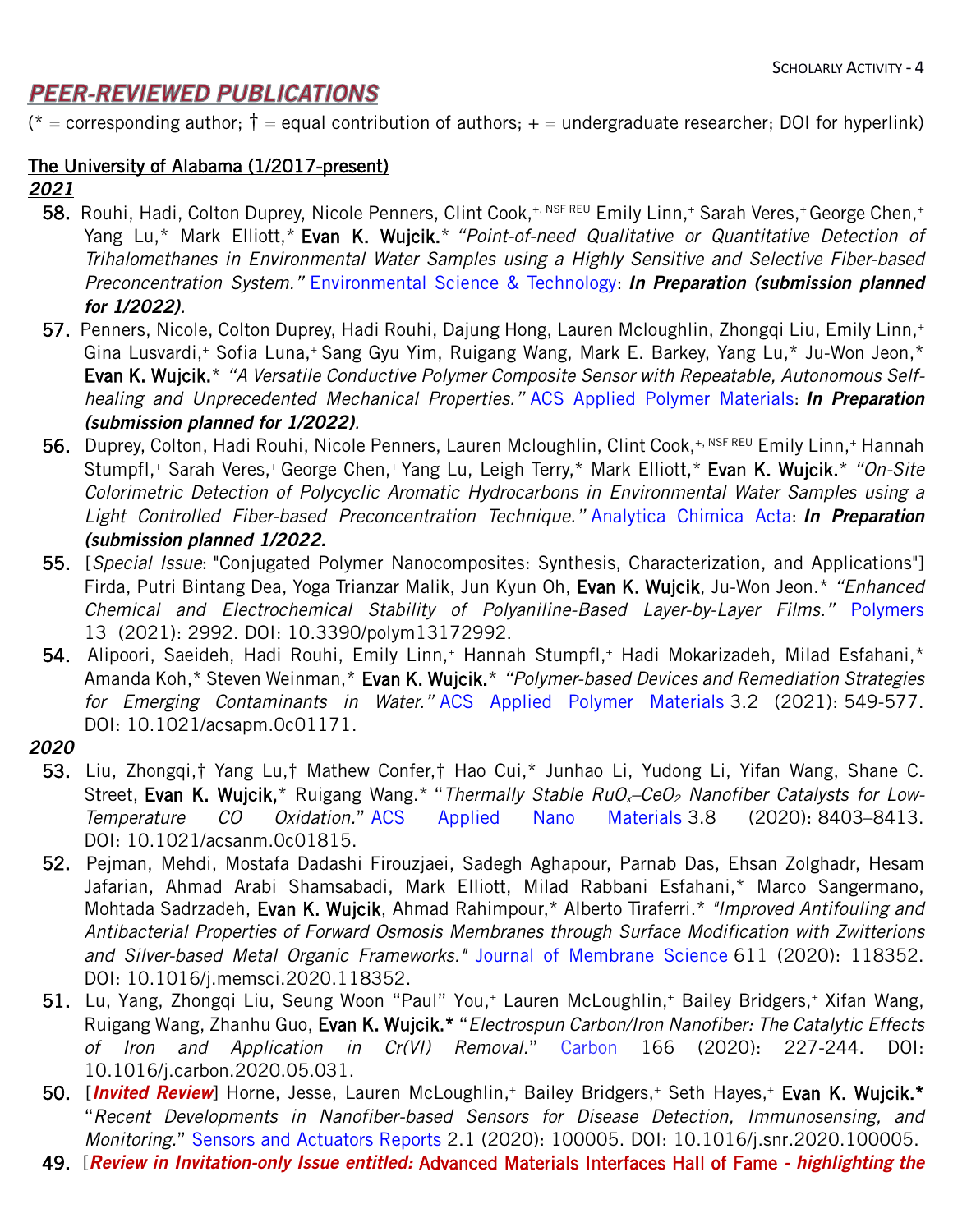work of top interface and surface scientists] Horne, Jesse, Lauren McLoughlin,<sup>+</sup> Elizabeth Bury,<sup>+</sup> Amanda Koh,\* Evan K. Wujcik.\* "*Interfacial Phenomena of Advanced Composite Materials towards Wearable Platforms for Biological and Environmental Monitoring Sensors, Armor, and Soft Robotics.*" Advanced Materials Interfaces 7.4 (2020): 1901851. DOI: [10.1002/admi.201901851.](http://doi.org/10.1002/admi.201901851)

- 48. Mace, Annsley,+ Melisa Montalvo,+ Yang Lu, Evan K. Wujcik and Ju-Won Jeon.\* "*Three-Dimensional Porous Graphene Anodes for Sodium-Ion Batteries*" Functional Materials Letters 13.1 (2020): 1951009. DOI: [10.1142/S1793604719510093.](https://doi.org/10.1142/S1793604719510093)
- 47. Jeon, Ju-Won,\* Manik Chandra Biswas, Corey Patton, Evan K. Wujcik. "*Water-Processable, Sprayable LiFePO4/Graphene Hybrid Cathodes for High-Power Lithium Ion Batteries.*" Journal of Industrial and Engineering Chemistry 84 (2020): 72-81. DOI: [10.1016/j.jiec.2019.12.022.](https://doi.org/10.1016/j.jiec.2019.12.022)
- *2019*
	- 46. Lu, Yang,† Guoqiang Yu,† Xin Wei,+ Chuanxing Zhan, Ju-Won Jeon, Xifang Wang, Clayton Jeffryes, Zhanhu Guo, Suying Wei, Evan K. Wujcik.\* "*Fabric/Multi-Walled Carbon Nanotube Sensor for Portable On-Site Copper Detection in Water.*" Advanced Composites and Hybrid Materials 2.4 (2019): 711-719. DOI: [10.1007/s42114-019-00122-7.](http://www.doi.org/10.1007/s42114-019-00122-7)
	- 45. Sun, Jingyao, Jian Zhuang, Ying Liu, Hong Xu, Jesse Horne, Evan K. Wujcik, Haichao Liu, Jong E. Ryu, Daming Wu, Zhanhu Guo.\* "*Development and Application of Hot Embossing in Polymer Processing: A Review.*" ES Materials & Manufacturing 6 (2019): 3-17. DOI: [10.30919/esmm5f605.](https://www.doi.org/10.30919/esmm5f605)
	- 44. Liu, Zhongqi, Yang Lu, Junhao Li, Yifan Wang, Evan K. Wujcik, Ruigang Wang.\* "*Electron Microscopy Investigation of CeO2 Nanofibers Supported Noble Metal (Pt, Pd and Ru) Catalysts for CO Oxidation.*" Microscopy and Microanalysis 25.2 (2019): 2176-2177. DOI: [10.1017/S1431927619011619.](https://doi.org/10.1017/S1431927619011619)
	- 43. Lu, Yang, Zhongqi Liu, Haoming Yan, Qing Peng, Ruigang Wang, Mark E. Barkey, Ju-Won Jeon,\* Evan K. Wujcik.\* "*Ultra-Stretchable Conductive Polymer Complex as Strain Sensor with Repeatable Autonomous Self-Healing Ability.*" ACS Applied Materials & Interfaces 11.22 (2019): 20453-20464. DOI: [10.1021/acsami.9b05464.](http://doi.org/10.1021/acsami.9b05464)
	- 42. [*#1 MOST ACCESSED full paper for 2019 in MMC&P*] Yang, Jing, Wenqing Yang, Xuanlun Wang,\* Mengyao Dong,\* Hu Liu, Evan K. Wujcik, Qian Shao, Shide Wu, Tao Ding,\* Zhanhu Guo.\* "*Synergistically Toughening Polyoxymethylene by Methyl Methacrylate–Butadiene–Styrene Copolymer and Thermoplastic Polyurethane*." Macromolecular Chemistry and Physics 220.12 (2019): 1800567. DOI: [10.1002/macp.201800567.](https://doi.org/10.1002/macp.201800567)
	- 41. Doan, Linh, Yang Lu, Megha Karatela,<sup>+</sup> Vu Phan,<sup>+</sup> Clayton Jeffryes,<sup>\*</sup> Tracy Benson,\* Evan K. Wujcik.\* "*Surface Modifications of Superparamagnetic Iron Oxide Nanoparticles with Polylactic Acid-Polyethylene Glycol Diblock Copolymer and Graphene Oxide for a Protein Delivery Vehicle*." Engineered Science 7 (2019): 10-16. DOI: [10.30919/es8d510.](http://www.doi.org/10.30919/es8d510)
	- 40. Zhao, Junkai, Shengsong Ge,\* Yanling Pan, Rujin Li, Wei Xie, Vignesh Murugadoss, Yang Lu, Evan K. Wujcik, Qian Shao, Tingting Wu, Duo Pan, Xianmin Mai,\* Zhanhu Guo.\* "*Microwave Hydrothermal Synthesis of In2O3-ZnO Composites and their Enhanced Photoelectrochemical Properties*." Journal of The Electrochemical Society 166.5 (2019): H3074-H3083. DOI: [10.1149/2.0071905jes.](http://dx.doi.org/10.1149/2.0071905jes)
	- 39. Song, Bo, Tingting Wang, Hu Liu, Xianmin Mai,\* Xiaojing Wang, Yang Lu, Li Wang, Ning Wang, Yudong Huang, Evan K. Wujcik, Zhanhu Guo.\* "*Interfacially Reinforced Carbon Fiber/Epoxy Composite Laminates via in-situ Synthesized Graphitic Carbon Nitride (g-C3N4)*." Composites Part B: Engineering 158 (2019): 259-268. DOI: [10.1016/j.compositesb.2018.09.081.](https://doi.org/10.1016/j.compositesb.2018.09.081)
	- 38. Idrees, Muhammad, Saima Batool, Jie Kong\*, Qiang Zhuang, Hu Liu, Qian Shao, Na Lu, Yining Feng, Evan K. Wujcik, Qiang Gao, Tao Ding\*, Renbo Wei\*, Zhanhu Guo.\* "*Polyborosilazane derived ceramics - Nitrogen sulfur dual doped graphene nanocomposite anode for enhanced lithium ion batteries*." Electrochimica Acta 296 (2019): 925-937. DOI: [10.1016/j.electacta.2018.11.088.](https://doi.org/10.1016/j.electacta.2018.11.088)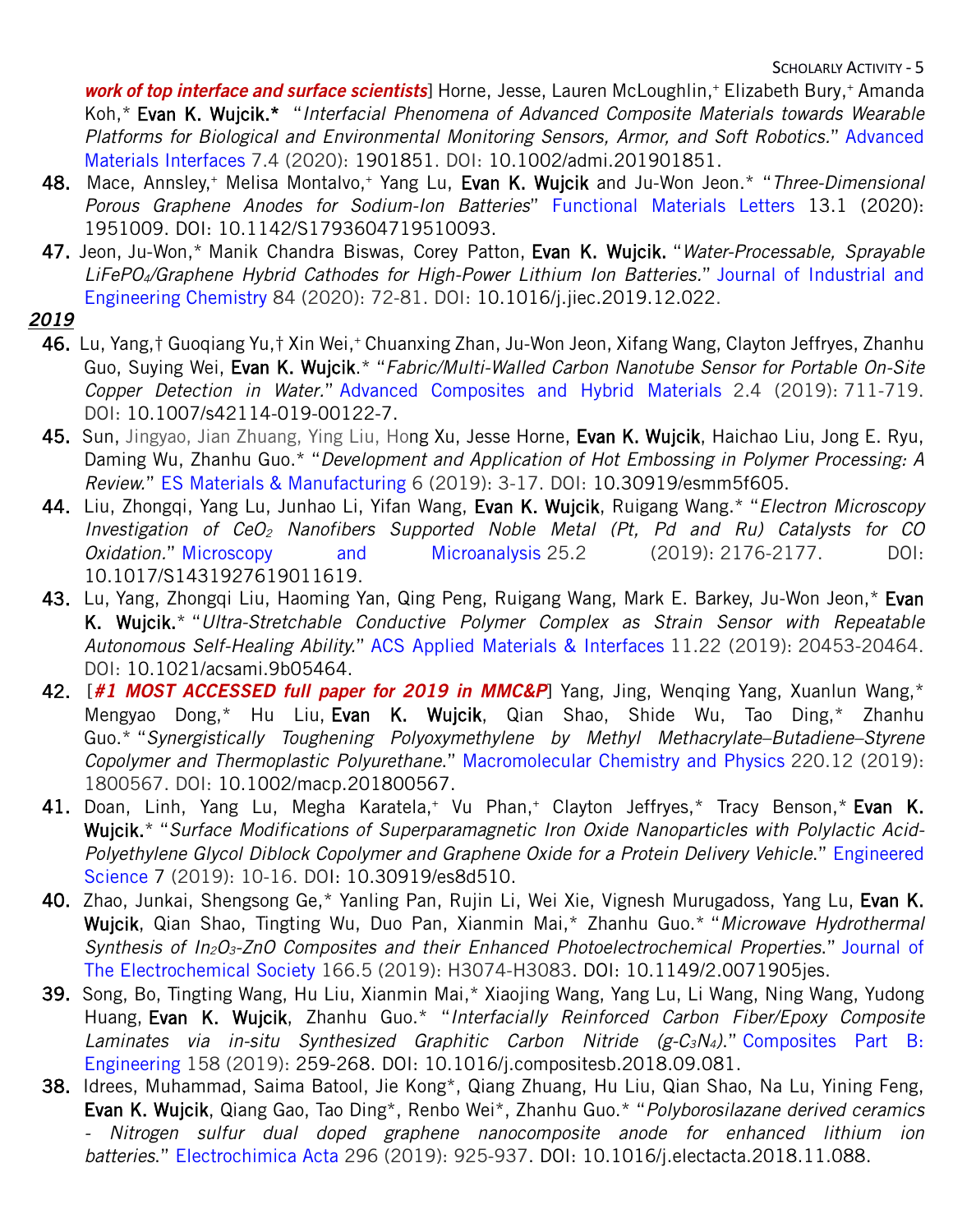## *2018*

- 37. Dong, Mengyao, Qiang Li, Hu Liu,\* Chuntai Liu,\* Evan K. Wujcik, Qian Shao, Tao Ding,\* Xianmin Ma,\* Changyu Shen, and Zhanhu Guo.\* *"Thermoplastic Polyurethane-Carbon Black Nanocomposite Coating: Fabrication and Solid Particle Erosion Resistance*.*"* Polymer 158 (2018): 381-390. DOI: [10.1016/j.polymer.2018.11.003.](https://doi.org/10.1016/j.polymer.2018.11.003)
- 36. Wang, Bin, Tingting Wu, Subramania Angaiah, Vignesh Murugadoss, Jong-Eun Ryu, Evan K. Wujcik, Na Lu, David P. Young, Qiang Gao and Zhanhu Guo.\* *"Development of Nanocomposite Adsorbents for Heavy Metal Removal from Wastewater."* ES Materials & Manufacturing 2 (2018): 35-44. DOI: [10.30919/esmm5f175.](http://doi.org/10.30919/esmm5f175)
- 35. Wei, Huige,\* Junhui Ma, Yapeng Shi, Dapeng Cui, Mingzhu Liu, Na Lu, Ning Wang, Tingting Wu, Evan K. Wujcik and Zhanhu Guo.\* *"Sustainable Cross-linked Porous Corn Starch Adsorbents with High Methyl Violet Adsorption."* ES Materials & Manufacturing 2 (2018): 28-34. DOI: [10.30919/esmm5f162.](http://doi.org/10.30919/esmm5f162)
- 34. [*Invited Article in Special Issue entitled: Biosensors 2018*] Lu, Yang, Manik Chandra Biswas, Zhanhu Guo, Ju-Won Jeon,\* Evan K. Wujcik.\* *"Recent Developments in Bio-monitoring via Advanced Polymer Nanocomposite-based Wearable Strain Sensors"* Biosensors and Bioelectronics 123 (2018): 167-177. DOI: [10.1016/j.bios.2018.08.037.](https://doi.org/10.1016/j.bios.2018.08.037)
- 33. Liu, Xianhu, Yamin Pan,\* Guoqiang Zheng, Hu Liu, Qiang Chen, Mengyao Dong, Chuntai Liu,\* Jiaoxia Zhang, Ning Wang, Evan K. Wujcik, Tingxi Li, Changyu Shen,\* Zhanhu Guo.\* "*Overview of the Experimental Trends in Water*-*Assisted Injection Molding*." Macromolecular Materials and Engineering 303.8 (2018): 1800035. DOI: [10.1002/mame.201800035.](https://doi.org/10.1002/mame.201800035)
- 32. Ma, Yong,\* Mingliang Ma, Xunqian Yin, Qian Shao, Na Lu, Yining Feng, Yang Lu, Evan K. Wujcik, Xianmin Mai, Chao Wang, Zhanhu Guo.\* *"Tuning polyaniline nanostructures via end group substitutions and their morphology dependent electrochemical performances"* Polymer 156 (2018): 128-135. DOI: [10.1016/j.polymer.2018.09.051.](https://doi.org/10.1016/j.polymer.2018.09.051)
- 31. Du, Huayun, Cindy Xinxin Zhao, Jing Lin,\* Jiang Guo, Bin Wang, Zhen Hu,\* Qian Shao, Duo Pan, Evan K. Wujcik, Zhanhu Guo.\* "*Carbon Nanomaterials in Direct Liquid Fuel Cells*." The Chemical Record 18.9 (2018): 1365-1372. DOI: [10.1002/tcr.201800008.](https://doi.org/10.1002/tcr.201800008)
- 30. Lv, Longfei, Jiurong Liu,\* Chaobo Liang, Junwei Gu,\* Hu Liu, Chuntai Liu,\* Yang Lu, Kai Sun, Runhua Fan, Ning Wang, Na Lu, Zhanhu Guo,\* Evan K. Wujcik.\* "*An Overview of Electrically Conductive Polymer Nanocomposites toward Electromagnetic Interference Shielding*." Engineered Science 2 (2018): 26- 42. DOI: [10.30919/es8d615.](https://dx.doi.org/10.30919/es8d615)
- 29. [*Communication*] Wang, Chao,\* Zhenfeng He,\* Xiaofeng Xie,\* Xianmin Mai, Yingchun Li, Tingxi Li, Min Zhao, Chao Yan, Hu Liu, Evan K. Wujcik, Zhanhu Guo.\* "*Controllable Crosslinking Anion Exchange Membranes with Excellent Mechanical and Thermal Properties*." Macromolecular Materials and Engineering 303.3 (2018): 1700462. DOI: [10.1002/mame.201700462.](http://www.dx.doi.org/10.1002/mame.201700462)
- 28. Xu, Miaojun, Kun Ma, Dawei Jiang, Jiaoxia Zhang, Min Zhao, Xingkui Guo, Qian Shao, Evan K. Wujcik, Bin Li,\* Zhanhu Guo.\* "*Hexa-[4-(glycidyloxycarbonyl) phenoxy]cyclotriphosphazene chain extender for preparing high-performance flame retardant polyamide 6 composites.*" Polymer 146 (2018): 63-72. DOI: [10.1016/j.polymer.2018.05.018.](https://doi.org/10.1016/j.polymer.2018.05.018)
- 27. Aceto, Stephanie R., Yang Lu, Rhada Narayanan, David Heskett, Evan K. Wujcik,\* Arijit Bose.\* "*Hexagonally Patterned Mixed Surfactant Room Temperature Synthesis of Titania-Lead Selenide Nanocomposites.*" Advanced Composites and Hybrid Materials 2 (2018): 389-396. DOI: [10.1007/s42114-018-0028-3.](https://dx.doi.org/10.1007/s42114-018-0028-3)
- 26. Kong, Yufei, Yingchun Li,\* Guosheng Hu, Jing Lin,\* Duo Pan, Dongyao Dong, Evan K. Wujcik, Qian Shao, Minjian Wu, Jizhang Zhao, Zhanhu Guo.\* "*Preparation of Polystyrene-b-poly(ethylene/propylene)-bpolystyrene Grafted Glycidyl Methacrylate and its Compatibility with Recycled Polypropylene/Recycled High Impact Polystyrene Blends.*" Polymer 145 (2018): 232-241.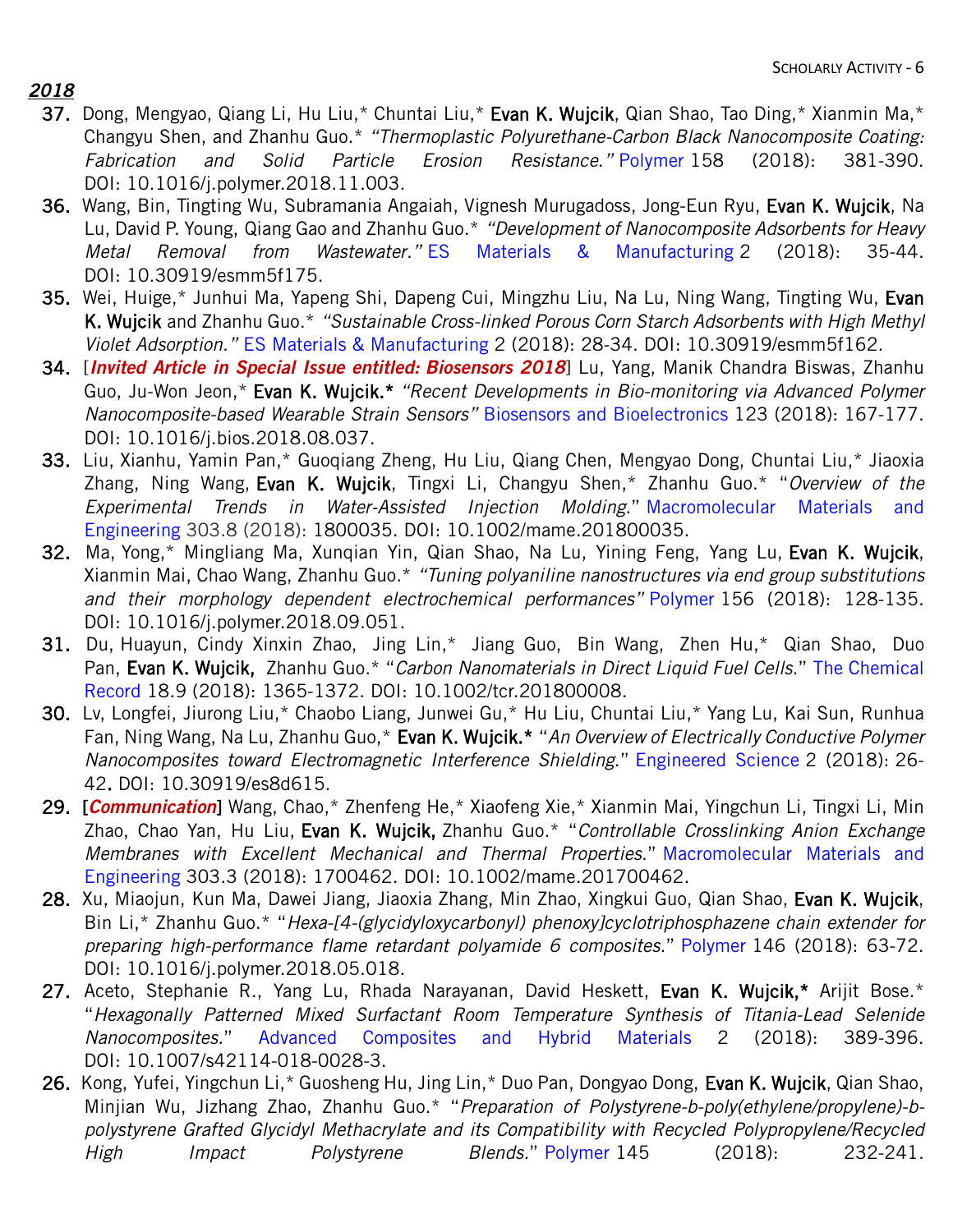DOI[:10.1016/j.polymer.2018.05.017.](https://doi.org/10.1016/j.polymer.2018.05.017)

- 25. Pan, Yamin, Dirk W. Schubert, Jong Eun Ryu, Evan K. Wujcik, Chuntai Liu, Changyu Shen, Xianhu Liu.\* "*Dynamic Oscillatory Rheological Properties of Polystyrene/Poly(methyl methacrylate) Blends and their Composites in the Presence of Carbon Black*." Engineered Science 1 (2018): 86-94. DOI: [10.30919/es.180402.](http://www.dx.doi.org/10.30919/es.180402)
- 24. Wang, Chao,\* Biming Mo, Zhenfeng He,\* Qian Shao, Duo Pan, Evan K. Wujck, Jiang Guo,\* Xinling Xie, Xiaofeng Xie,\* Zhanhu Guo.\* "*Crosslinked Norbornene Copolymer Anion Exchange Membrane for Fuel Cells*." Journal of Membrane Science 556 (2018): 118-125. DOI: [10.1016/j.memsci.2018.03.080.](https://doi.org/10.1016/j.memsci.2018.03.080)
- 23. Wang, Chao,\* Biming Mo, Zhenfeng He, Xiaofeng Xie,\* Cindy Xinxin Zhao, Liqun Zhang, Qian Shao, Xingkui Guo, Evan K. Wujcik, Zhanhu Guo.\* "*Hydroxide ions transportation in polynorbornene anion exchange membrane*." Polymer 138 (2018): 363-368. DOI: [10.1016/j.polymer.2018.01.079.](http://www.dx.doi.org/10.1016/j.polymer.2018.01.079)
- *2017*
	- 22. Wang, Caifeng, Min Zhaob, Jun Li, Jiali Yu, Shaofan Sun, Shengsong Ge, Xingkui Guo, Fei Xie, Bo Jiang, Evan K. Wujcik, Yudong Huang,\* Ning Wang,\* Zhanhu Guo.\* "*Silver Nanoparticles/Graphene Oxide Decorated Carbon Fiber Synergistic Reinforcement in Epoxy-based Composites*." Polymer 131 (2017): 263-271. DOI: [10.1016/j.polymer.2017.10.049.](https://doi.org/10.1016/j.polymer.2017.10.049)
	- 21. Yu, Guoqiang, Yang Lu, Jiang Guo, Manisha Patel,<sup>+</sup> Adarsh Bafana, Bin Qiu, Clayton Jeffryes, Suying Wei,\* Zhanhu Guo,\* and Evan K. Wujcik.\* "*Carbon Nanotubes, Graphene, and their Derivatives for Heavy Metal Removal*." Advanced Composites and Hybrid Materials 1.1 (2018): 56-78. DOI: [10.1007/s42114-017-0004-3.](http://dx.doi.org/10.1007/s42114-017-0004-3)
	- 20. Ma, Yanli, Ling Lyu, Yuanru Guo, Yujie Fu, Qian Shao, Kai Sun, Xingkui Guo, Evan K. Wujcik, and Zhanhu Guo\*. "*Porous Lignin Based Poly(acrylic acid)/Organo-montmorillonite Composites: Swelling Behaviors and Rapid Removal of Pb(II) Ions*." Polymer 128 (2017): 12-23. DOI: [10.1016/j.polymer.2017.09.009.](https://doi.org/10.1016/j.polymer.2017.09.009)
	- 19. Seemaladinne, Ramanjaneyulu, Sahithya Pati, Krishna Kharel, Adarsh Bafana, Amal Al-Wahish, Evan K. Wujcik, Ozge Gunaydin-Sen.\* "*Polyvinylpyrrolidone Confined with Ammonia Borane for Hydrogen Storage: Comparison of Different Molecular Weights*." Journal of Physics and Chemistry of Solids: 110 (2017): 394-400. DOI: [10.1016/j.jpcs.2017.05.033.](https://doi.org/10.1016/j.jpcs.2017.05.033)
	- 18. Zhan, Chuanxing, Guoqiang Yu, Yang Lu, Luyan Wang, Evan K. Wujcik, and Suying Wei.\* "*Conductive Polymer Nanocomposites: A Critical Review of Modern Advanced Devices.*" Journal of Materials Chemistry C: Materials for Optical, Magnetic, and Electronic Devices 5 (2017): 1569-1585. DOI: [10.1039/C6TC04269D.](http://dx.doi.org/10.1039/C6TC04269D)
	- 17. Kharel, Krishna, Radhika Gangineni, Lauren Ware, Yang Lu, Evan K. Wujcik, Suying Wei, Ozge Gunaydin-Sen.\* "*Dehydrogenation Properties of Ammonia Borane–Polyacrylamide Nanofiber Hydrogen Storage Composites*." Journal of Materials Science 52.9 (2017): 4894-4902. DOI: 10.1007/s10853-016- 0724-8.
	- 16. Bafana, Adarsh Pradip, Xingru Yan, Xin Wei,<sup>+</sup> Manisha Patel,<sup>+</sup> Zhanhu Guo,\* Suying Wei,\* Evan K. Wujcik.\* "*Polypropylene Nanocomposites Reinforced with Low Weight Percent Graphene Nanoplatelets.*" Composites Part B: Engineering 109 (2017): 101-107. DOI: [10.1016/j.compositesb.2016.10.048.](http://www.dx.doi.org/10.1016/j.compositesb.2016.10.048)

## Lamar University (9/2013-12/2016)

- *2016*
	- 15. [*Invited Research Article*] Wujcik, Evan K.,\* Stephanie R. Aceto, Rhada Narayanan, Arijit Bose.\* "*Self-Assembly of Lead Selenide Nanostructures Organized Across Multiple Length Scales and Dimensions.*" Journal of Nanomaterials 2016 (2016): 1-6. DOI: [10.1155/2016/9575839.](http://dx.doi.org/10.1155/2016/9575839)
	- 14. Rodriguez, Alvaro A., Chelsea N. Monty,\* Christopher M. Miller, Hongbo Cong, and Evan K. Wujcik. "*Laboratory Techniques for Evaluating the Effectiveness of Salt Neutralizers for the Corrosion Prevention*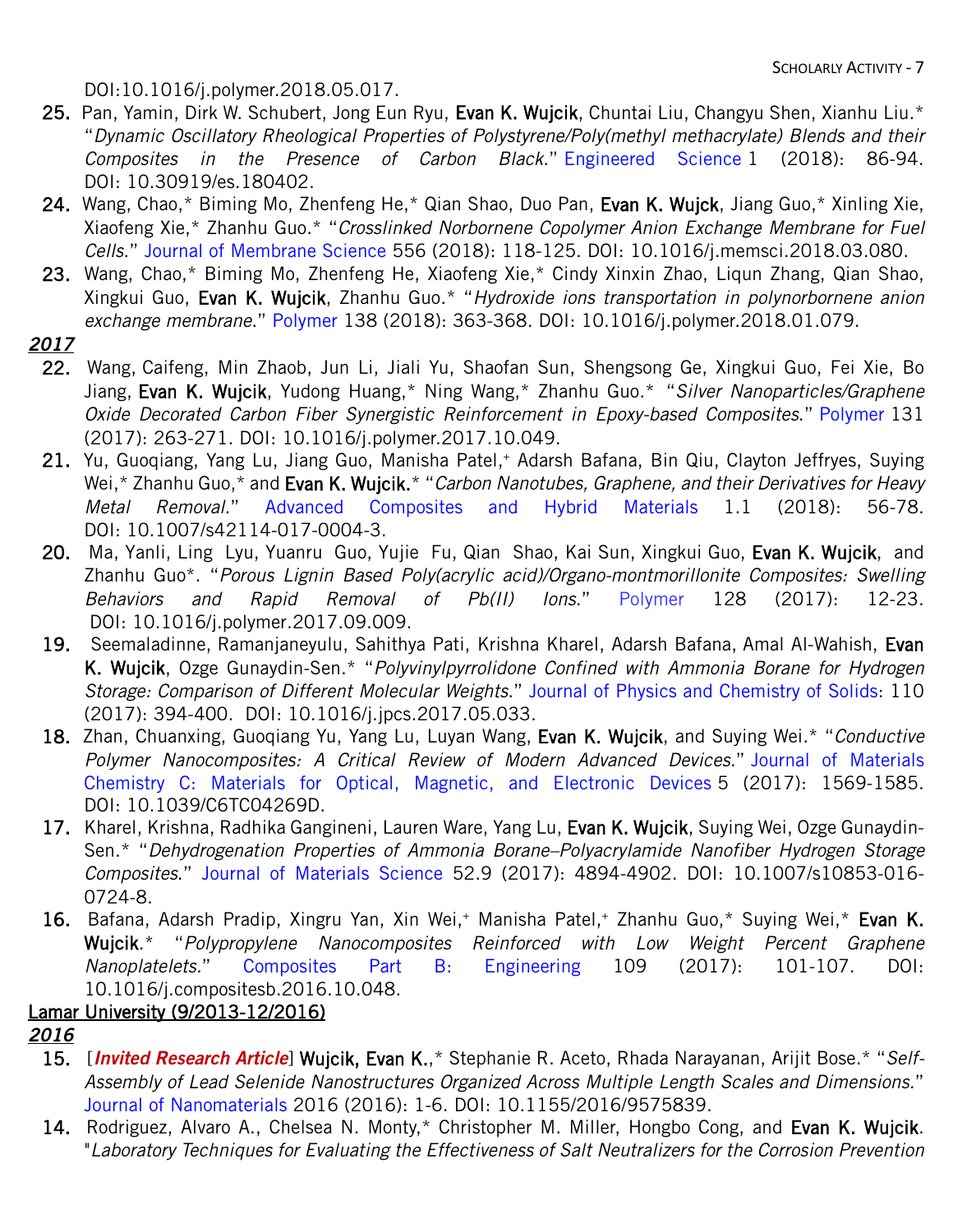SCHOLARLY ACTIVITY - 8

*of Winter Maintenance Equipment*." Anti-corrosion Methods and Materials 63.6 (2016): 13-27. DOI: [10.1108/eb020378.](http://dx.doi.org/10.1108/eb020378)

- 13. [*Invited Review in Special Issue entitled: Biosynthetic Nanoparticles and Nanomaterials for Biotechnological and Biomedical Applications*] Dahoumane, Si Amar, Evan K. Wujcik, and Clayton Jeffryes.\* "*Noble Metal, Oxide, and Chalcogenide-based Nanomaterials from Scalable Phototrophic Culture Systems*." Enzyme and Microbial Technology (2016): 499-507. DOI: [10.1016/j.enzmictec.2016.06.008.](http://dx.doi.org/10.1016/j.enzmictec.2016.06.008)
- 12. [**[#8 MOST ACCESSED article in WIRES: Nanomedicine and Nanobiotechnology for 2016](http://www.meanlaboratory.com/news/mean-lab-publication-was-the-8-most-accessed-article-in-wires-nanomedicine-and-nanobiotechnology-for-2016)**] Lu, Yang, Jiangnan Huang, Guogiang Yu, Romel Cardenas,<sup>+</sup> Suying Wei,<sup>\*</sup> Zhanhu Guo,\* and Evan K. Wujcik.\* "*Coaxial Electrospun Nanostructures: Applications in Drug Delivery and Tissue Engineering.*" WIREs: Nanomedicine and Nanobiotechnology 8.5 (2016): 654–677. DOI: [10.1002/wnan.1391.](http://dx.doi.org/10.1002/wnan.1391)
- 11. Wujcik, Evan K.,\* Stephen E. Duirk, George G. Chase, and Chelsea N. Monty.\* "*A Visible Colorimetric Sensor Based On Nanoporous Polypropylene Fiber Membranes for the Determination of Trihalomethanes in Treated Drinking Water*." Sensors and Actuators B: Chemical 223 (2016): 1-8. DOI: [10.1016/j.snb.2015.09.004.](http://dx.doi.org/10.1016/j.snb.2015.09.004)

## *2015*

- 10. Afreh, Isaac, Evan K. Wujcik, Nathaniel J. Blasdel, Benjamin Sauer,<sup>+</sup> Susan Kaya,<sup>+</sup> Steven Duirk, and Chelsea N. Monty.\* "*Detection of Halogenated Organics by Their Inhibitory Action in a Catalytic Reaction Between Dimethyl Acetylenedicarboxylate and 2-Methyl-4-Nitroaniline*." Journal of Analytical Chemistry 70.7 (2015): 825-830. DOI: [10.1134/S1061934815070059.](http://dx.doi.org/10.1134/S1061934815070059)
- 9. [*Invited Feature Article*] Wujcik, Evan K.,\* Stephanie R. Aceto, David Heskett, and Arijit Bose. "*Synthesis of Co-Electrospun Lead Selenide Nanostructures within Anatase Titania Nanotubes for Advanced Photovoltaics*." Fibers 3.2 (2015): 172-183. DOI: [10.3390/fib3020173.](http://dx.doi.org/10.3390/fib3020173)
- 8. [*Invited Feature Article in Special Issue entitled: Nanomaterials for Energy and Sustainability Applications*] Wang, Yiran, Huige Wei, Yang Lu, Suying Wei,\* Evan K. Wujcik,\* and Zhanhu Guo.\**"Multifunctional Carbon Nanostructures for Energy Storage Applications."* Nanomaterials 5.2 (2015): 755-777. DOI: [10.3390/nano5020755.](http://dx.doi.org/10.3390/nano5020755)
- 7. [*Invited Review*] Sharma, Jaishri, Monira Lizu, Mark Stewart,<sup>+</sup> Kyle Zygula,<sup>+</sup> Yang Lu, Rajat Chauhan, Xingru Yan, Zhanhu Guo,\* Evan K. Wujcik,\* and Suying Wei.\* "*Multifunctional Nanofibers towards Active Biomedical Therapeutics*." Polymers 7.2 (2015): 186-219. DOI: [10.3390/polym7020186.](http://dx.doi.org/10.3390/polym7020186)
- 6. [*#5 MOST ACCESSED full paper for 2015 in MM&E*] Liu, Jie,† Jiangnan Huang,† Evan K. Wujcik,\* Bin Qiu, Dan Rutman, Enrique Salazar,+ Honglin Qu, Xi Zhang, Xingru Yan, Suying Wei,\* and Zhanhu Guo.\* "*Hydrophobic Electrospun Polyimide Nanofibers for Self-Cleaning Materials*." Macromolecular Materials and Engineering 300.3 (2015): 358-368. DOI: [10.1002/mame.201400307.](http://dx.doi.org/10.1002/mame.201400307)

### *2014*

- 5. Blasdel, Nathaniel J., Evan K. Wujcik, Joan Carletta, Kye-Shin Lee, Chelsea N. Monty,\* and Christopher M. Miller. "*Fabric Nanocomposite Resistance Temperature Detector*." IEEE Sensors Journal 15.1 (2014): 300-306. DOI: [10.1109/JSEN.2014.2341915.](http://dx.doi.org/10.1109/JSEN.2014.2341915)
- 4. Wujcik, Evan K.,\* Huige Wei, Xi Zhang, Jiang Guo, Xingru Yan, Neha Sutrave,+ Suying Wei, and Zhanhu Guo.\* "*Antibody Nanosensors: A Detailed Review*." RSC Advances 4.82 (2014): 43725-43745. DOI: [10.1039/C4RA07119K.](http://dx.doi.org/10.1039/C4RA07119K)

## The University of Akron (9/2011-8/2013)

## *2013*

- 3. Wujcik, Evan K., Nathaniel J. Blasdel, Daniel Trowbridge,+ and Chelsea N. Monty.\* "*Ion Sensor for the Quantification of Sodium in Sweat Samples*." IEEE Sensors Journal 13.9 (2013): 3430–3436. DOI: [10.1109/JSEN.2013.2257168.](http://dx.doi.org/10.1109/JSEN.2013.2257168)
- 2. [*Invited Review*] Wujcik, Evan K. and Chelsea N. Monty.\* "*Nanotechnology for Implantable Sensors:*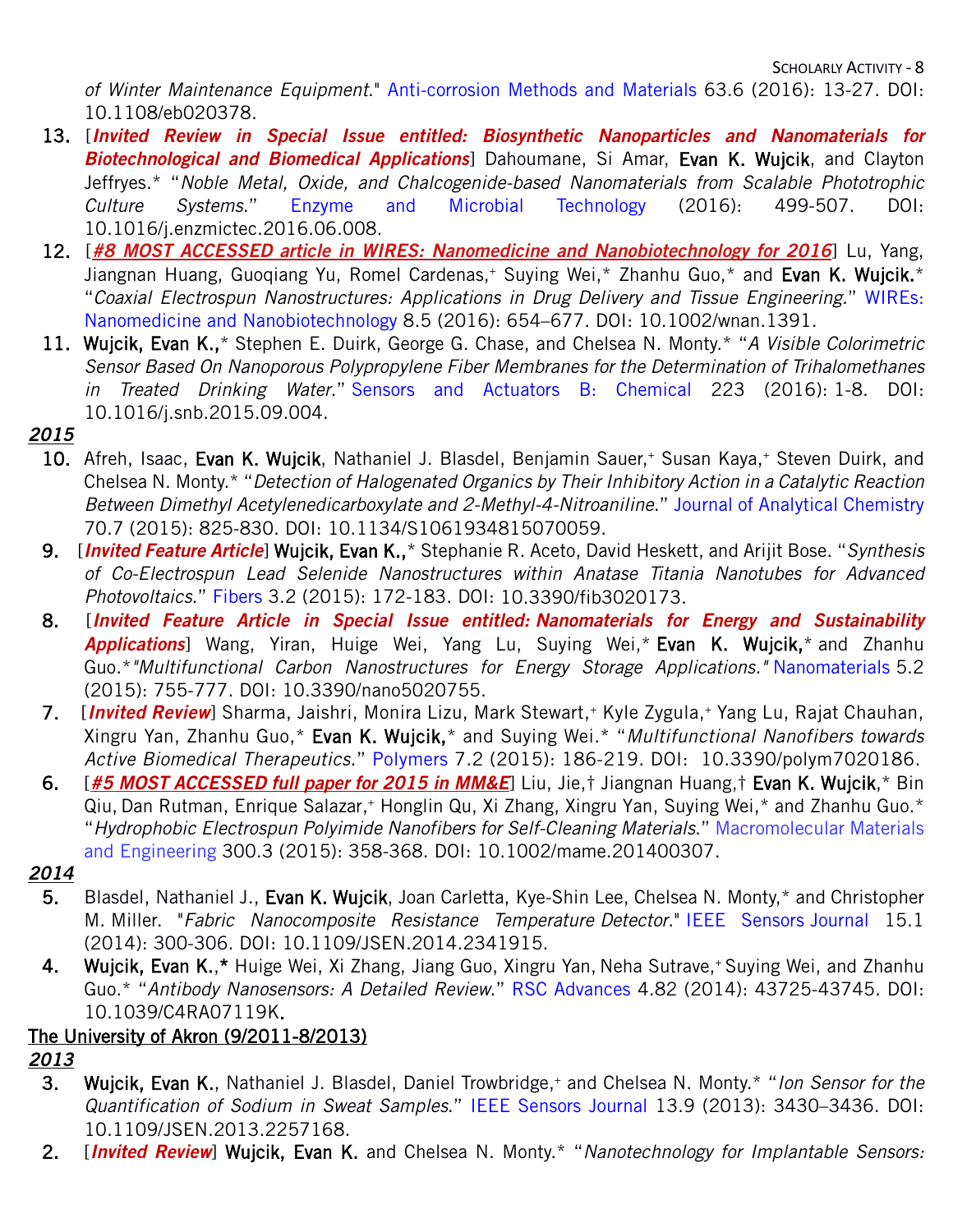SCHOLARLY ACTIVITY - 9

*Carbon Nanotubes and Graphene in Medicine*." WIREs: Nanomedicine and Nanobiotechnology 5.3 (2013): 233–249. DOI: [10.1002/wnan.1213.](http://dx.doi.org/10.1002/wnan.1213)

1. Wujcik, Evan K., Nicolas J. Londoño, Stephen E. Duirk, Chelsea N. Monty,\* and Richard I. Masel. "*An Acetylcholinesterase-inspired Biomimetic Toxicity Sensor*." Chemosphere 91.8 (2013): 1176–1182. DOI: [10.1016/j.chemosphere.2013.01.027.](http://dx.doi.org/10.1016/j.chemosphere.2013.01.027)

# **PATENTS**

## The University of Alabama (1/2017-present)

2. *Inventors:* Evan K. Wujcik, Ju-Won Jeon, and Yang Lu. *Assignee*: The University of Alabama. *Self-Healing and Stretchable Polymeric Compositions*. Filed: 12/6/2018. Awarded: 8/10/2021. U.S. Patent: 11,087,899.

## The University of Akron (9/2011-8/2013)

1. *Inventors:* Chelsea N. Monty, Evan K. Wujcik, and Nathaniel J. Blasdel. *Assignee*: The University of Akron. *Flexible Electrode for Detecting Changes in Temperature and Sodium Ion Concentration in Sweat.* Filed: 1/28/2013, Awarded: 3/28/2017. U.S. Patent: [9,603,560.](https://patentimages.storage.googleapis.com/a8/e8/04/ba8c56ab4ee3eb/US9603560.pdf)

## **PEER-REVIEWED BOOK CHAPTERS**

## The University of Alabama (1/2017-present)

3. *[Invited Chapter]* Yang Lu, Linh Doan, Adarsh Bafana, Guoqiang Yu, Clayton Jeffryes, Tracy Benson, Suying Wei, and Evan K. Wujcik. "*CHAPTER 6: Multifunctional Nanocomposite Sensors for Environmental Monitoring*." Polymer-Based Multifunctional Nanocomposites and Their Applications. Elsevier: New York, NY, USA (2018): 157-174. DOI: [10.1016/B978-0-12-815067-](https://doi.org/10.1016/B978-0-12-815067-2.00006-8) [2.00006-8.](https://doi.org/10.1016/B978-0-12-815067-2.00006-8)

## Lamar University (9/2013-12/2016)

- 2. [*Invited Chapter*] Qingliang He, Xingru Yan, Jiang Guo, Xi Zhang, Huige Wei, Dawei Jiang, Xin Wei, Yiran Wang, Daowei Ding, Suying Wei, Evan K. Wujcik, and Zhanhu Guo. "*CHAPTER 9: Applications of Calorimetry on Polymer Nanocomposites*." Polymer Nanocomposites: Electrical and Thermal Properties. Springer International Publishing AG: Cham, Switzerland (ZG) (2016): 243-254. DOI: [10.1007/978-3-](https://doi.org/10.1007/978-3-319-28238-1_9) [319-28238-1\\_9.](https://doi.org/10.1007/978-3-319-28238-1_9)
- 1. [*Invited Chapter*] Huige Wei, Bin Qiu, Jiang Guo, Yiran Wang, Daowei Ding, Suying Wei, Evan K. Wujcik, and Zhanhu Guo. "*CHAPTER 3: Synthesis of Multifunctional Carbon Nanostructures*." Handbook of Carbon Nanomaterials – Volume 7: Synthetic Developments of Graphene & Nanotubes. World Scientific Publishing, Co.: Washington, D.C., USA (2015): 89-126. DOI: [10.1142/9789814678919\\_0003.](https://doi.org/10.1142/9789814678919_0003)

## **PEER-REVIEWED CONFERENCE PROCEEDINGS**

## The University of Alabama (1/2017-present)

- 3. Wujcik, Evan K. *"Self-Healable Ultra-Stretchable Wearable Sensor Materials."* Journal of Electrical Engineering and Electronic Technology (2020). *In Press: [9/21/2020.](https://www.scitechnol.com/peer-review/selfhealable-ultrastretchable-wearable-sensor-materials-1gjT.pdf)*
- 2. Wujcik, Evan K., Ju-Won Jeon, and Yang Lu. "*Piezoelectric Ultra-Stretchable Strain Sensor with Excellent Linearity and Unique Self-Healing Ability.*" Proceedings of IEEE SoutheastCon 2019 (2019). ACCEPTED 1/31/2019.
- 1. Wujcik, Evan K. and Yang Lu. "*Advanced Nanomaterials for Bio-Monitoring.*" Proceedings of IEEE SoutheastCon 2018 (2018). DOI: [10.1109/SECON.2018.8479069.](http://www.dx.doi.org/10.1109/SECON.2018.8479069)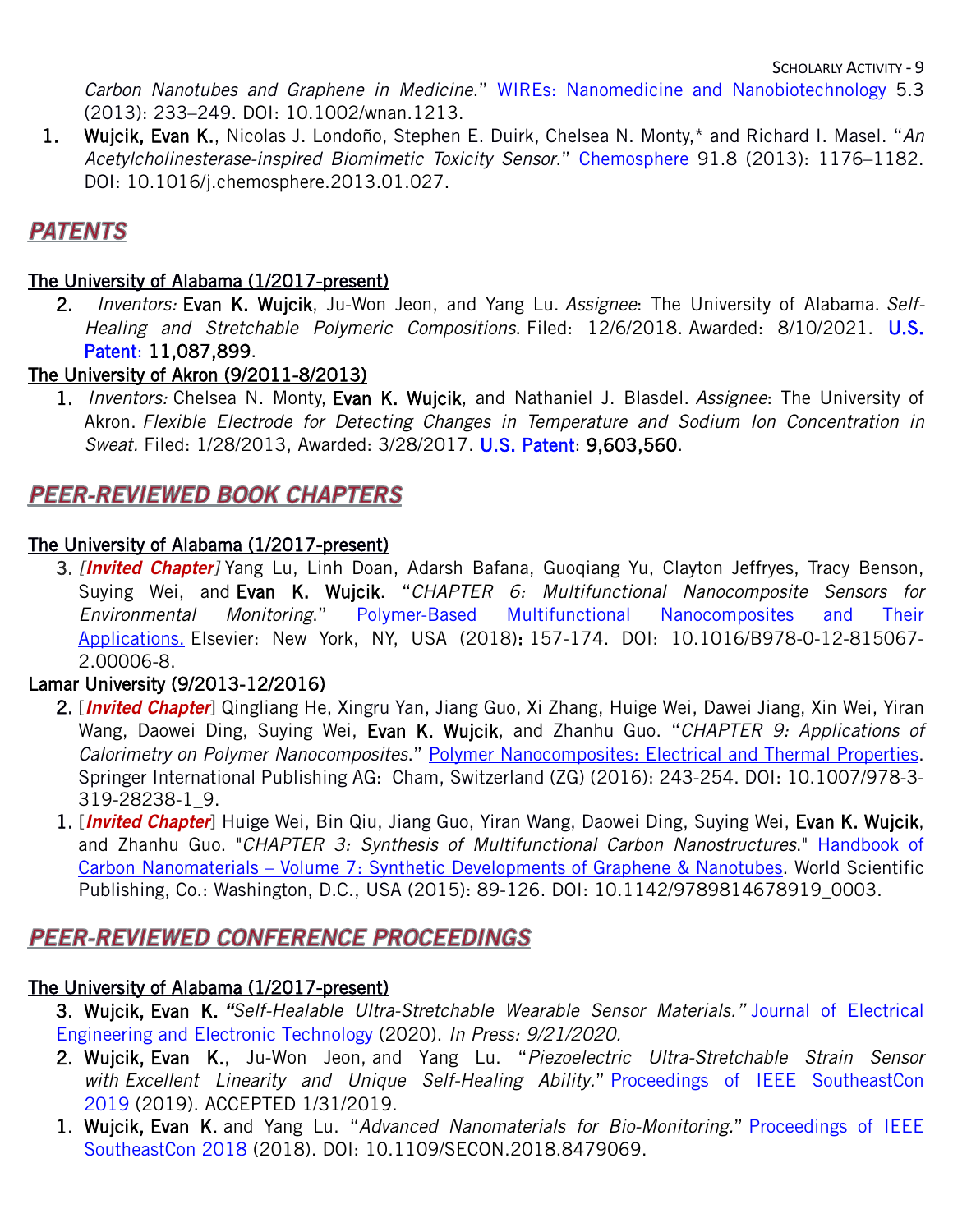## **NON-PEER-REVIEWED EDITORIALS**

### The University of Alabama (1/2017-present)

- 2. [*Editorial as Associate Editor in Inaugural Issue*] Gu, Hongbo, Chuntai Liu, Jiahua Zhu, Junwei Gu, Evan K. Wujcik, Lu Shao, Ning Wang, Huige Wei, Roberto Scaffaro, Jiaoxia Zhang, Zhanhu Guo.\* "*Introducing advanced composites and hybrid materials.*" Advanced Composites and Hybrid Materials 1.1 (2017):
- 56-78. DOI: [10.1007/s42114-017-0017-y.](https://doi.org/10.1007/s42114-017-0017-y) 1. [*Editorial in Guest Edited Special Issue*] Qin Hu, Evan K. Wujcik, Antonios Kelarakis, Jobin Cyriac, and Xiaojuan Gong. "*Carbon-Based Nanomaterials as Novel Nanosensors*." Journal of Nanomaterials 2017 (2017): 1-2. DOI: [10.1155/2017/3643517.](https://doi.org/10.1155/2017/3643517)

## **INVITED TALKS**

### The University of Alabama (1/2017-present)

*Planned*

- 19. Evan K. Wujcik. Invited presentation at the Air Force Research Laboratory Summer Faculty Fellowship Program Seminar Series (June 2022) in Wright-Patterson AFB, OH, USA, Title: *Self-Healable Ultra-Stretchable Electronic Polymer Materials for Wearable Physical and Biomedical Airman Monitoring*
- 18. Evan K. Wujcik. Invited presentation in the Cleveland State University Department of Chemical and Biomedical Engineering (February 2022) in Cleveland, OH, USA, Title: *Investigation of Polymer Systems for Advanced Functional Materials & Devices* [delivered virtually]
- *Given*
	- 17. Evan K. Wujcik. Invited presentation in the University of South Carolina Department of Chemical Engineering (November 2021) in Columbia, SC, USA, Title: *Investigation of Polymer Systems for Advanced Functional Materials & Devices* [delivered virtually]
	- 16. Evan K. Wujcik. Structure-Property-Function Relationships in Polymers Symposium Invited Speaker presentation at Southeast Regional American Chemical Society (SERMACS) 2021 Meeting (November 2021) in Birmingham, AL, USA, Title: *Self-Healable Ultra-Stretchable Electronic Polymers for Wearable Strain Sensors*
	- 15. Evan K. Wujcik. Invited Speaker presentation at Carbon Chemistry and Materials 2021 (November 2021) in Rome, Italy, Title: *Catalytic Effects of Iron on the Carbonization Process of Electrospun Carbon/Iron Nanofibers and their Utilization as Nanoadsorbents for Enhanced Cr(VI) Removal from Water*  [delivered virtually]
	- 14. Evan K. Wujcik. Invited presentation in the Oklahoma State University School of Chemical Engineering (October 2021) in Stillwater, OK, USA, Title: *Investigation of Polymer Systems for Advanced Functional Materials & Devices* [delivered virtually]
	- 13. Evan K. Wujcik. Keynote Speaker presentation at the 2nd International Conference on Biosensors And Bioelectronics (July 2021) in Frankfurt, Germany, Title: *Wearable Sensor Materials for Bio-Monitoring* [delivered virtually]
	- 12. Evan K. Wujcik. Invited presentation in the Auburn University Department of Chemical Engineering (June 2021) in Auburn, AL, USA, Title: *Investigation of Polymer Systems for Advanced Functional Materials & Devices*
	- 11. Evan K. Wujcik. Invited Speaker presentation at Global Conference on Polymers, Plastics and Composites (May 2021) in London, England, Title: *Self-Healable Ultra-Stretchable Electronic Polymers for Wearable Strain Sensors* [delivered virtually due to COVID-19 pandemic]
	- 10. Evan K. Wujcik. Keynote Speaker presentation at The 5th Electronics and Circuits Conference (ECC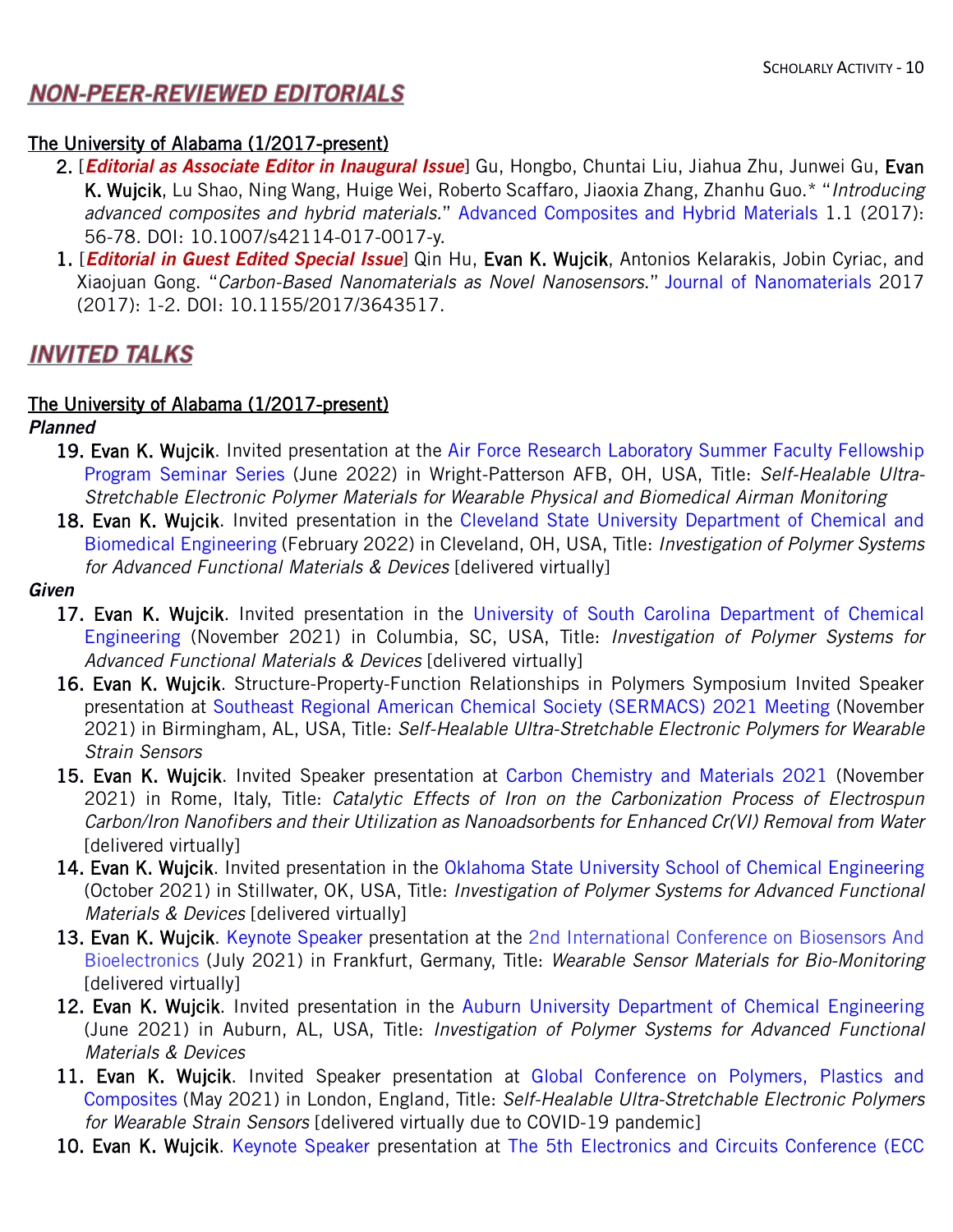2021) (January 2021) in Sanya, China, Title: *Ultra-Stretchable Self-Healable Electronic Polymeric Materials* [delivered virtually due to COVID-19 pandemic]

- 9. Evan K. Wujcik. T09 Sensors Topical Plenary Speaker presentation at the 2020 American Institute of Chemical Engineers (AIChE) Annual Meeting (November 2020) in San Francisco, CA, USA, Title: *Self-Healable Ultra-Stretchable Wearable Sensor Materials* [delivered virtually due to COVID-19 pandemic]
- 8. Evan K. Wujcik. Keynote Speaker presentation at the 2020 International Conference on Materials Chemistry and Composite Materials (MCCM 2020) (November 2020) in Guilin, China, Title: *Self-Healable Ultra-Stretchable Wearable Sensor Materials* [delivered virtually due to COVID-19 pandemic]
- 7. Evan K. Wujcik. Invited presentation in the Michigan Technological University Department of Chemical Engineering (March 2020) in Houghton, MI, USA, Title: *Investigation of Polymer Systems and Their Composites for Advanced Functional Materials*

## Lamar University (9/2013-12/2016)

- 6. Evan K. Wujcik. Invited presentation in the University of Alabama Department of Chemical and Biological Engineering (September 2016) in Tuscaloosa AL, USA, Title: *Advanced Materials for Biomedical and Environmental Nanosensors*
- 5. Evan K. Wujcik. Invited presentation in the Mississippi State University Dave C. Swalm School of Chemical Engineering (September 2016) in Starkville MS, USA, Title: *Advanced Materials for Environmental and Biomedical Nanosensors*
- 4. Evan K. Wujcik. Invited presentation in the Texas A&M University Artie McFerrin Department of Chemical Engineering (August 2016) in College Station, TX, USA, Title: *Advanced Materials for Nanosensors*

## The University of Akron (8/2011-8/2013)

- 3. Evan K. Wujcik. Invited presentation in the Tennessee Technological University Department of Chemical Engineering (February 2013) in Cookeville, TN, USA, Title: *Incorporating Nanotechnology into Engineering Undergraduate Curricula*
- 2. Evan K. Wujcik. Invited presentation in the Tennessee Technological University College of Engineering (February 2013) in Cookeville, TN, USA, Title: *Nanosensors for Environmental Monitoring and Diagnostics*
- 1. Evan K. Wujcik. Invited presentation in the Manhattan College Department of Chemical Engineering (November 2012) in New York (Bronx), NY, USA, Title: *Incorporating Nanotechnology into Engineering Undergraduate Curricula*

## **OTHER PRESENTATIONS**

(\* indicates presenter; + indicates undergraduate)

## The University of Alabama (1/2017-present)

- 92. Nicole Penners,\* Katherine Webb,<sup>+,NSF REU</sup> Ju-Won Jeon, Evan K. Wujcik. Oral presentation at the 2021 Southeastern Regional Meeting of ACS (November 2021) in Birmingham, AL, USA, Title: *Investigation of the Doping Effects of Small Molecule Acids on Self-healable, Stretchable PANI/PAAMPSA Conductive Polymer Complexes*
- 91. Colton Duprey,\* Hadi Rouhi, Yang Lu, Mark Elliott, Evan K. Wujcik. Oral presentation at the 2021 Southeastern Regional Meeting of ACS (November 2021) in Birmingham, AL, USA, Title: *Silica Fiberbased Visible Colorimetric Method for On-site Polycyclic Aromatic Hydrocarbons Detection*
- 90. Hadi Rouhi,\* Colton Duprey, Leigh Terry, Mark Elliott, Evan K. Wujcik. Poster presentation at the 2021 Southeastern Regional Meeting of ACS (November 2021) in Birmingham, AL, USA, Title: *Point-of-need Qualitative or Quantitative Detection of Trihalomethanes in Environmental Water Samples Using a Highly Sensitive and Selective Fiber-based Preconcentration System*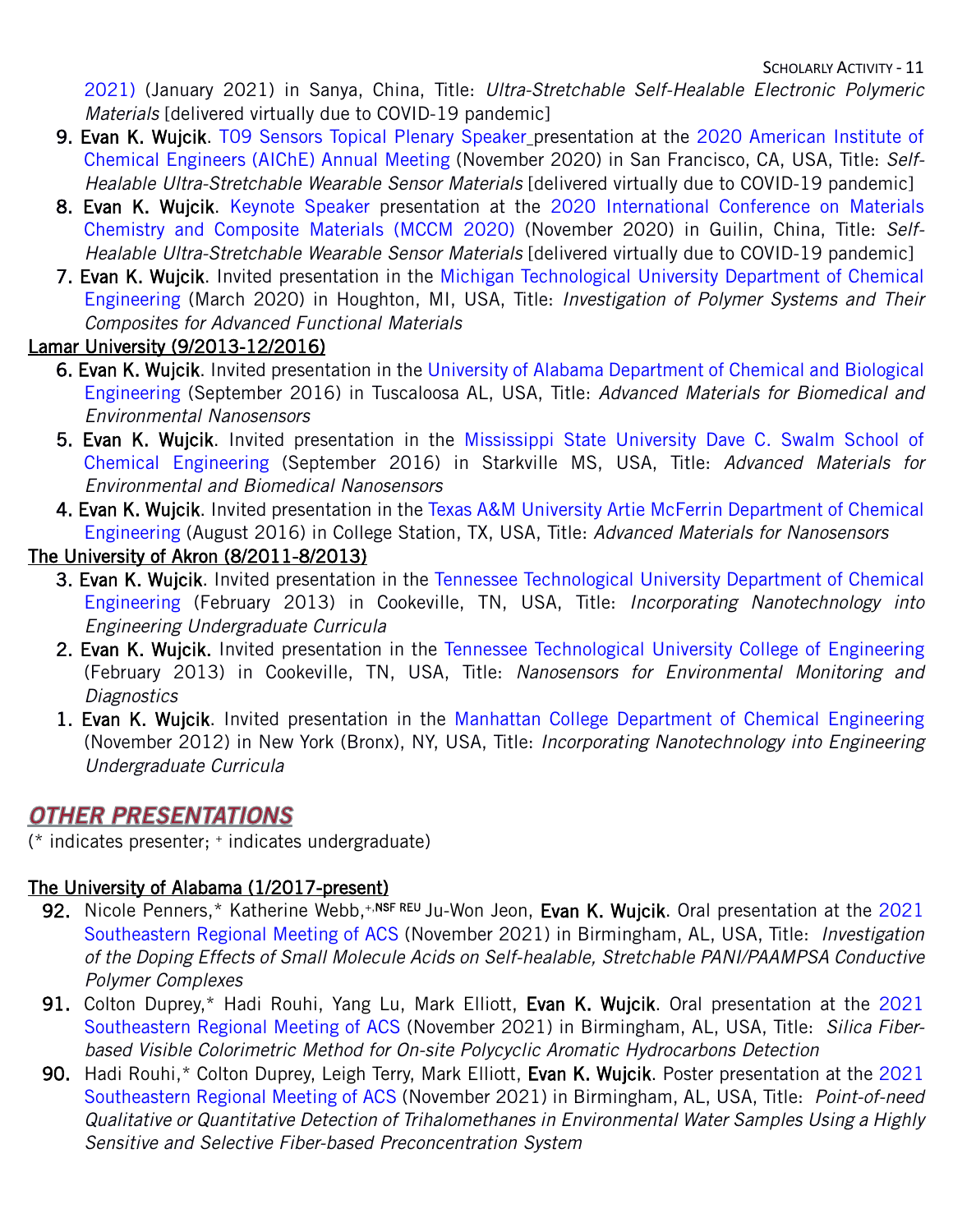- 89. Katherine Webb, \*,+,NSF REU Colton Duprey, Nicole Penners, Hadi Rouhi, Evan K. Wujcik. Poster presentation at the 2021 AIChE Annual Meeting (November 2021) in Boston, MA USA, Title: *Doping of Conductive PANI:PAAMPSA with Small Molecule Acids*
- 88. Colton Duprey, Yang Lu, Ju-Won Jeon, Evan K. Wujcik.\* Poster presentation at the 2021 AIChE Annual Meeting (November 2021) in Boston, MA USA, Title: *Conductive Ultra-Stretchable Polyaniline/Polyelectrolyte/Small Molecule Polymer Complex with Repeatable Autonomous Self-Healing Ability*
- 87. Colton Duprey,\* Emily Linn,+ Gina Lusvardi,+ Macy Kate Petriske,+ Mark Elliott, Evan K. Wujcik. Oral presentation at the 2021 AIChE Annual Meeting (November 2021) in Boston, MA USA, Title: *A Visible Colorimetric Sensor Based on Hydrophobic Syndiotactic Polypropylene Fiber Mats for the Determination of Trihalomethanes in Treated Drinking Water*
- 86. Colton Duprey, Yang Lu, Ju-Won Jeon, Evan K. Wujcik.\* Poster presentation at the 2021 AIChE Annual Meeting (November 2021) in Boston, MA USA, Title: *Ultra-Stretchable Conductive Polyaniline/Polyelectrolyte/Small Molecule Polymer Complex with Repeatable Autonomous Self-Healing Polymer Electronics*
- 85. Colton Duprey,\* Emily Linn,+ Lauren McLoughlin,+ Hannah Stumpft,+ Bailey Bridgers,+ Mark Elliott, Evan K. Wujcik. Oral presentation at the 2021 AIChE Annual Meeting (November 2021) in Boston, MA USA, Title: *Silica Fiber-Based Visible Colorimetric Method for on-Site Polycyclic Aromatic Hydrocarbon Detection*
- 84. Colton Duprey,\* Leigh Terry, Mark Elliott, Evan K. Wujcik. Poster presentation at the 2021 AIChE Annual Meeting (November 2021) in Boston, MA USA, Title: *Detection of Disinfection By-Products and Oil Spill Pollutants in Water Utilizing Colorimetric Reactions for a Portable, Inexpensive Nanofiber-Based Sensor*
- 83. Colton Duprey,\* Yang Lu, Ju-Won Jeon, Evan K. Wujcik. Poster presentation at the 2021 AIChE Annual Meeting (November 2021) in Boston, MA USA, Title: *Self-Healable Ultra-Stretchable Polymer Composite Electronic Materials*
- 82. Colton Duprey,\* Leigh Terry, Mark Elliott, Evan K. Wujcik. Poster presentation at the 2021 ACS Spring Meeting (April 2021) ONLINE, Title: *Detection of Disinfection By-products and Oil Spill Pollutants in Water utilizing a Two-fold Preconcentration Technique and Colorimetric Reactions for a Portable, Inexpensive Nanofiber-based Sensor*
- 81. Yang Lu, Colton Duprey, Ruigang Wang, Evan K. Wujcik.\* Oral presentation at the 2021 ACS Spring Meeting (April 2021) ONLINE, Title: *Catalytic Effects of Iron on the Carbonization Process of Electrospun Carbon/Iron Nanofibers and their Utilization as Nanoadsorbents for Enhanced Cr(VI) Removal from Water*
- 80. Yang Lu, Colton Duprey, Ju-Won Jeon, Evan K. Wujcik.\* Oral presentation at the 2021 ACS Spring Meeting (April 2021) ONLINE, Title: *Ultra-stretchable PANI-based Conductive Polymer Complex exhibiting Repeatable Autonomous Self-healing Ability and Omnidirectional Strain Sensing*
- 79. Gina Lusvardi,<sup>+,\*</sup> Emily Linn,<sup>+,\*</sup> Lauren McLoughlin,<sup>+,\*</sup> Bailey Bridgers,<sup>+,\*</sup> Evan K. Wujcik. Poster presentation at the University of Alabama 2021 Undergraduate Research and Creative Activity (URCA) Conference (March 2021), Tuscaloosa, AL, USA
- 78. Evan K. Wujcik,\* Yang Lu, Ju-Won Jeon. Oral presentation at the 2021 APS March Meeting (March 2021) ONLINE, Title: *Self-Healable Ultra-Stretchable Organic Electronics for Wearable Strain Sensors*
- 77. Yang Lu, Zhongqi Liu, Seungwoon "Paul" You,<sup>+</sup> Lauren McLoughlin,<sup>+</sup> Bailey Bridgers,<sup>+</sup> Seth Hayes,<sup>+</sup> Xifan Wang, Ruigang Wang, Evan K. Wujcik.\* Oral presentation at the 2020 AIChE Annual Meeting (November 2020) ONLINE, Title: *Catalytic Effects of Iron on the Carbonization Process of Electrospun Carbon/Iron Nanofibers and Their Utilization as Nanoadsorbents for Enhanced Cr(VI) Removal from Water*
- 76. Yang Lu, Zhongqi Liu, Haoming Yan, Qing Peng, Ruigang Wang, Mark E. Barkey, Ju-Won Jeon, Evan K. Wujcik.\* Poster presentation at the 2020 AIChE Annual Meeting (November 2020) ONLINE, Title: *Ultra-*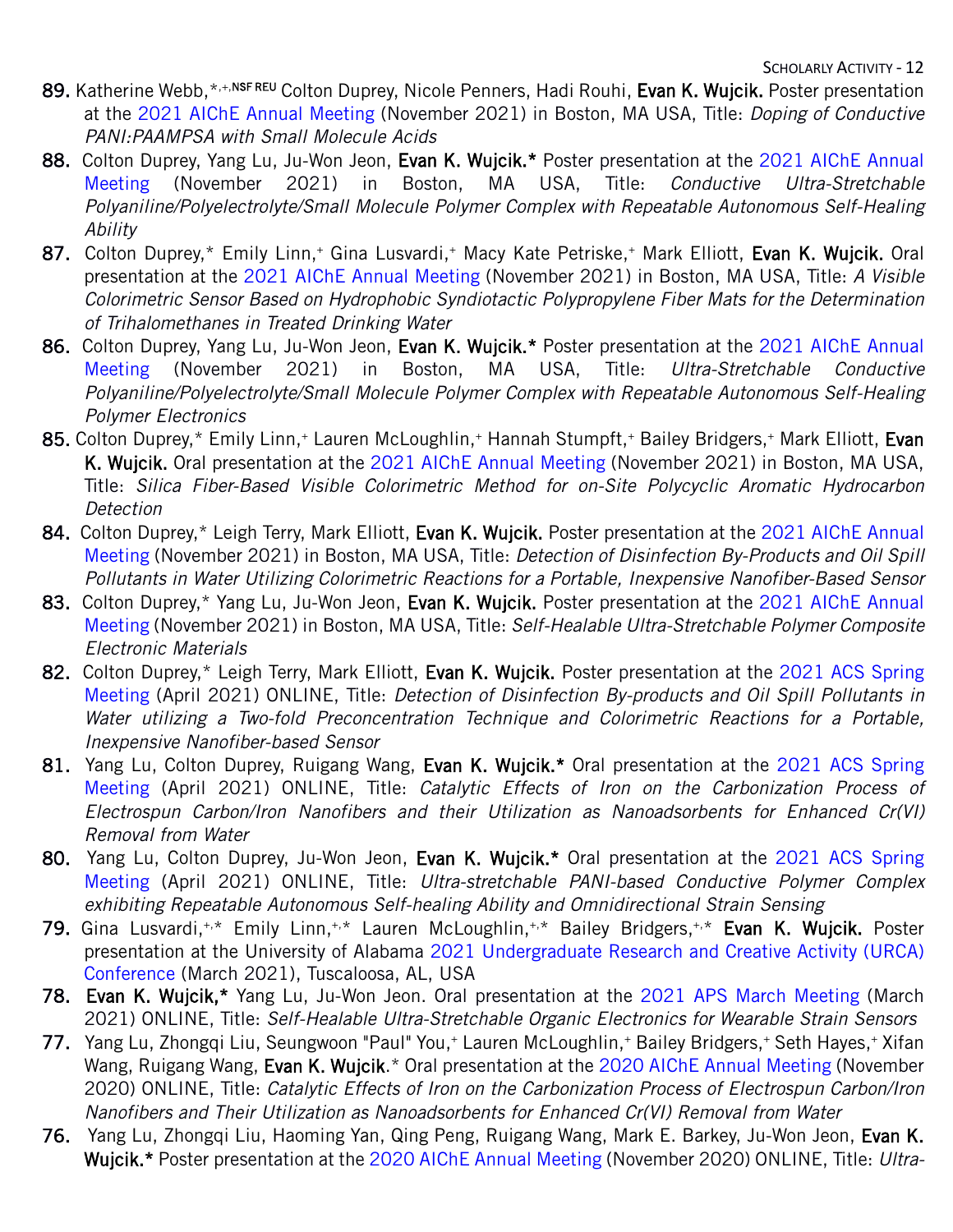*stretchable Conductive Polymer Complex As a Strain Sensor with a Repeatable Autonomous Self-Healing Ability*

- 75. Yang Lu, Zhongqi Liu, Seungwoon "Paul" You,+ Lauren McLoughlin,+ Bailey Bridgers,+ Seth Hayes,+ Xifan Wang, Ruigang Wang, Evan K. Wujcik.\* Poster presentation at the 2020 AIChE Annual Meeting (November 2020) ONLINE, Title: *Electrospun Carbon/Iron Composite Nanofibers and their Utilization as Nanoadsorbents for Enhanced Cr(VI) Removal from Water*
- 74. Evan K. Wujcik.\* Remote oral presentation at Biosensors and Bioelectronics (July 2020) in Paris, France, Title: *Self-Healable Ultra-Stretchable Wearable Sensor Materials* [delivered virtually due to COVID-19 pandemic]
- 73. Evan K. Wujcik.\* Remote oral presentation at the 62<sup>nd</sup> Electronic Materials Conference (June 2020) in Columbus, OH, USA (The Ohio State University), Title: *Ultra-Stretchable Conductive Polymer Complex with Excellent Linearity and Repeatable Autonomous Self-Healing Ability* [delivered virtually due to COVID-19 pandemic]
- 72. Jesse Horne,\* Evan K. Wujcik. Oral presentation at the 2019 Alabama Water Institute Symposium (November 2019) in Tuscaloosa, AL, USA, Title: *Hexavalent Chromium Removal from Treated Water via Electrospun Composite Nanofibers*
- 71. Jesse Horne,\* Evan K. Wujcik. Poster presentation at the 2019 Alabama Water Institute Symposium (November 2019) in Tuscaloosa, AL, USA, Title: *Hexavalent Chromium Removal from Treated Water via Electrospun Composite Nanofibers*
- 70. Daniela Sanchez,<sup>+,\*NSF REU</sup> Yang Lu, Jesse Horne, Evan K. Wujcik. Poster presentation at the 2019 AIChE Annual Student Conference (November 2019) in Orlando, FL, USA, Title: *Elastomer Nanofibers Towards Wearable Electronics*
- 69. [*1st Place Winner of the Environmental Division Poster Session*] Clint Cook,+,\*, NSF REU Jesse Horne, Evan K. Wujcik. Poster presentation at the 2019 AIChE Annual Conference (November 2019) in Orlando, FL, USA, Title: *Electrospun Polymer-Based Visible Colorimetric Sensor for Selective and Sensitive On-Site Determination of Polycyclic Aromatics Hydrocarbons in Aquatic Ecosystems*
- 68. Yang Lu, Evan K. Wujcik.\* Oral presentation at the 2019 AIChE Annual Meeting (November 2019) in Orlando, FL, USA, Title: *Ultra-Stretchable Conductive Polymer Complex with Excellent Linearity and Repeatable Autonomous Self-Healing Ability*
- 67. Yang Lu, Jesse Horne,\* Lauren McLoughlin,+ Rachel Ploeger,+ Ju-Won Jeon, Evan K. Wujcik. Oral presentation at the 2019 AIChE Annual Meeting (November 2019) in Orlando, FL, USA, Title: *Ultra-Stretchable P(AAMPSA)/PANI/PA Conductive Polymer Complex with Excellent Linearity and Repeatable Autonomous Self-Healing Ability*
- 66. Yang Lu, Jesse Horne,\* Lauren McLoughlin,+ Rachel Ploeger,+ Ju-Won Jeon, Evan K. Wujcik. Poster presentation at the 2019 AIChE Annual Meeting (November 2019) in Orlando, FL, USA, Title: *Ultra-Stretchable P(AAMPSA)/PANI/PA Conductive Polymer Complex with Excellent Linearity and Repeatable Autonomous Self-Healing Ability*
- 65. Yang Lu, Jesse Horne,\* Joshua Perch,+ Zhanhu Guo, Evan K. Wujcik. Poster presentation at the 2019 AIChE Annual Meeting (November 2019) in Orlando, FL, USA, Title: *Hexavalent Chromium Removal from Water Via Electrospun Composite Nanofibers*
- 64. Yang Lu, Jesse Horne,\* Joshua Perch,+ Zhanhu Guo, Evan K. Wujcik. Oral presentation at the 2019 AIChE Annual Meeting (November 2019) in Orlando, FL, USA, Title: *Hexavalent Chromium Removal from Water Via Composite Nanofibers*
- 63. Yang Lu, Jesse Horne, Lauren McLoughlin,<sup>+</sup> Rachel Ploeger,<sup>+</sup> Ju-Won Jeon, Evan K. Wujcik.\* Poster presentation at the 2019 Southeastern Regional Meeting of ACS (October 2019) in Savannah, GA, USA, Title: *Ultra-Stretchable Conductive Polymer Complex with Repeatable Autonomous Self-Healing Ability*
- 62. Yang Lu, Jesse Horne, Lauren McLoughlin,<sup>+</sup> Rachel Ploeger,<sup>+</sup> Ju-Won Jeon, Evan K. Wujcik.\* Oral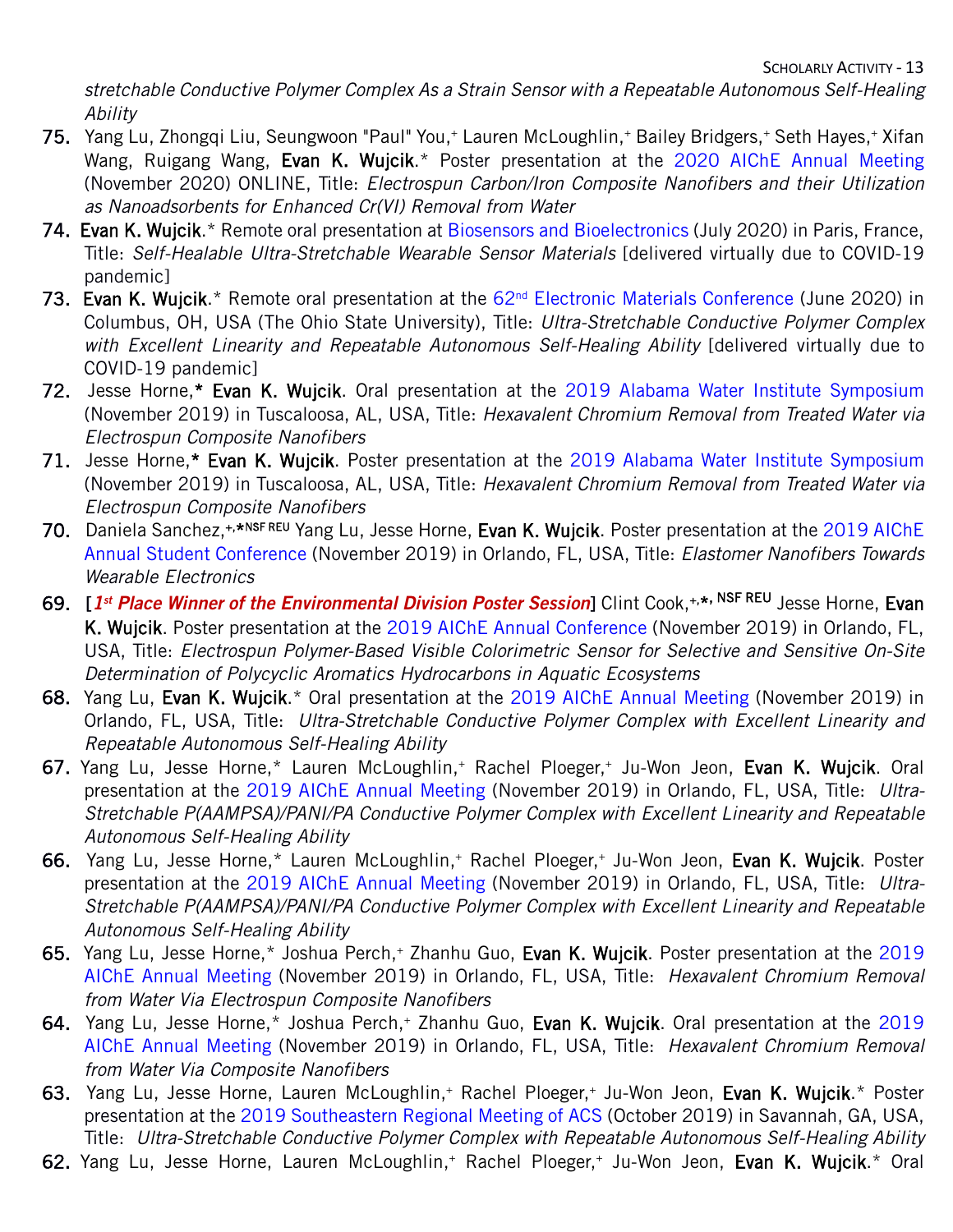presentation at the 2019 Southeastern Regional Meeting of ACS (October 2019) in Savannah, GA, USA, Title: *Ultra-Stretchable Conductive Polymer Complex with Repeatable Autonomous Self-Healing Ability*

- 61. Yang Lu, Jesse Horne, Lauren McLoughlin,<sup>+</sup> Rachel Ploeger,<sup>+</sup> Ju-Won Jeon, Evan K. Wujcik.\* Oral presentation at the 2019 Southeastern Regional Meeting of ACS (October 2019) in Savannah, GA, USA, Title: *Polymer Fiber-based Visible Colorimetric Sensor for Selective and Sensitive On-Site Determination of Polycyclic Aromatics Hydrocarbons in Aquatic Ecosystems*
- 60. Yang Lu, Jesse Horne, Lauren McLoughlin,+ Rachel Ploeger,+ Ju-Won Jeon, Evan K. Wujcik.\* Oral presentation at the 236th ECS Meeting (October 2019) in Atlanta, GA, USA, Title: *Ultra-Stretchable Conductive Polymer Complex As a Wearable Strain Sensor with Excellent Linearity and Repeatable Autonomous Self-Healing Ability*
- 59. Yang Lu, Ju-Won Jeon, Evan K. Wujcik.\* Oral presentation at the TechConnect World Innovation Conference (June 2019) in Boston, MA, USA, Title: *Homogeneous Ultra-Stretchable Electronic Polymer Strain Sensor with Excellent Linearity and Unique Repeatable, Autonomous Self-Healing Ability*
- 58. Yang Lu, Ju-Won Jeon, Evan K. Wujcik.\* Poster presentation at the TechConnect World Innovation Conference (June 2019) in Boston, MA, USA, Title: *Homogeneous Ultra-Stretchable Electronic Polymer Strain Sensor with Excellent Linearity and Unique Repeatable, Autonomous Self-Healing Ability*
- 57. Yang Lu, Ju-Won Jeon, Evan K. Wujcik.\* Oral presentation at the 2019 IEEE Southeast Conference (April 2019) in Huntsville, AL, USA, Title: *Piezoelectric Ultra-Stretchable Strain Sensor with Excellent Linearity and Unique Self-Healing Ability*
- 55. Lauren McLoughlin,<sup>+,\*</sup> Rachel Ploeger,<sup>+,\*</sup> Yang Lu, Ju-Won Jeon, Evan K. Wujcik. Poster presentation at the 2019 Undergraduate Research & Creative Activity Conference (March 2019) in Tuscaloosa, AL, USA, Title: *Ultra-Stretchable Conductive Polymer Complex as Strain Sensor with Excellent Linearity and Repeatable Autonomous Self-Healing Ability*
- 54. Evan K. Wujcik.\* Oral presentation at the 2018 AIChE Annual Meeting (October-November 2018) in Pittsburgh, PA, USA, Title: *Synthesis of a Homogeneous Ultra-Stretchable Electronic Polymer Strain Sensor with a Unique Autonomous Self-Healing Ability*
- 53. Yang Lu, Guoqiang You, Xin Wei,<sup>+</sup> Ju-Won Jeon, Zhanhu Guo, Evan K. Wujcik.\* Oral presentation at the 2018 AIChE Annual Meeting (October-November 2018) in Pittsburgh, PA, USA, Title: *Nanocomposite Ultra-Portable Sensor for on-Site Copper Detection in Potable Water*
- 52. Yang Lu, Seungwoon "Paul" You,<sup>+</sup> Steven Diklich,<sup>+</sup> Zhanhu Guo, Evan K. Wujcik.\* Oral presentation at the 2018 AIChE Annual Meeting (October-November 2018) in Pittsburgh, PA, USA, Title: *Hexavalent Chromium Removal from Water Via Composite Nanofibers*
- 51. Yang Lu, Seungwoon "Paul" You,<sup>+</sup> Steven Diklich,<sup>+</sup> Ju-Won Jeon, Evan K. Wujcik.\* Oral presentation at the 2018 AIChE Annual Meeting (October-November 2018) in Pittsburgh, PA, USA, Title: *Highly Stretchable, Sensitive, and Self-Healable Wearable Strain Sensor Based on an Elastomeric Hierarchical Conductive Nanofiber Network*
- 50. Evan K. Wujcik.\* Poster presentation at the Federation of Analytical Chemistry and Spectroscopy Studies SciX 2018 (October 2018) in Atlanta, GA, USA, Title: *Advanced Nanomaterials for Bio-monitoring*
- 49. Evan K. Wujcik.\* Poster presentation at the 2018 28th Anniversary World Congress on Biosensors (June 2018) in Miami, FL, USA, Title: *Advanced Nanomaterials for Bio-monitoring of Sweat*
- 48. Evan K. Wujcik,\* Yang Lu. Poster presentation at the 2018 IEEE Southeast Conference (April 2018) in St. Petersburg, FL, USA, Title: *Advanced Nanomaterials for Bio-monitoring*
- 47. Ashley Chonko, $^{*,*}$  Yang Lu, Pravin Shinde, Evan K. Wujcik, Shanlin Pan. Poster presentation at the 2018 Undergraduate Research & Creative Activity Conference (March 2018) in Tuscaloosa, AL, USA, Title: *Synthesis of Electrospun TiO2 Nanowires for NanoCOT on a Ni Foam Framework for Catalytic Water Splitting*
- 46. Yang Lu,\* Evan K. Wujcik, Arijit Bose. Poster presentation at the 2017 AIChE Annual Meeting (October-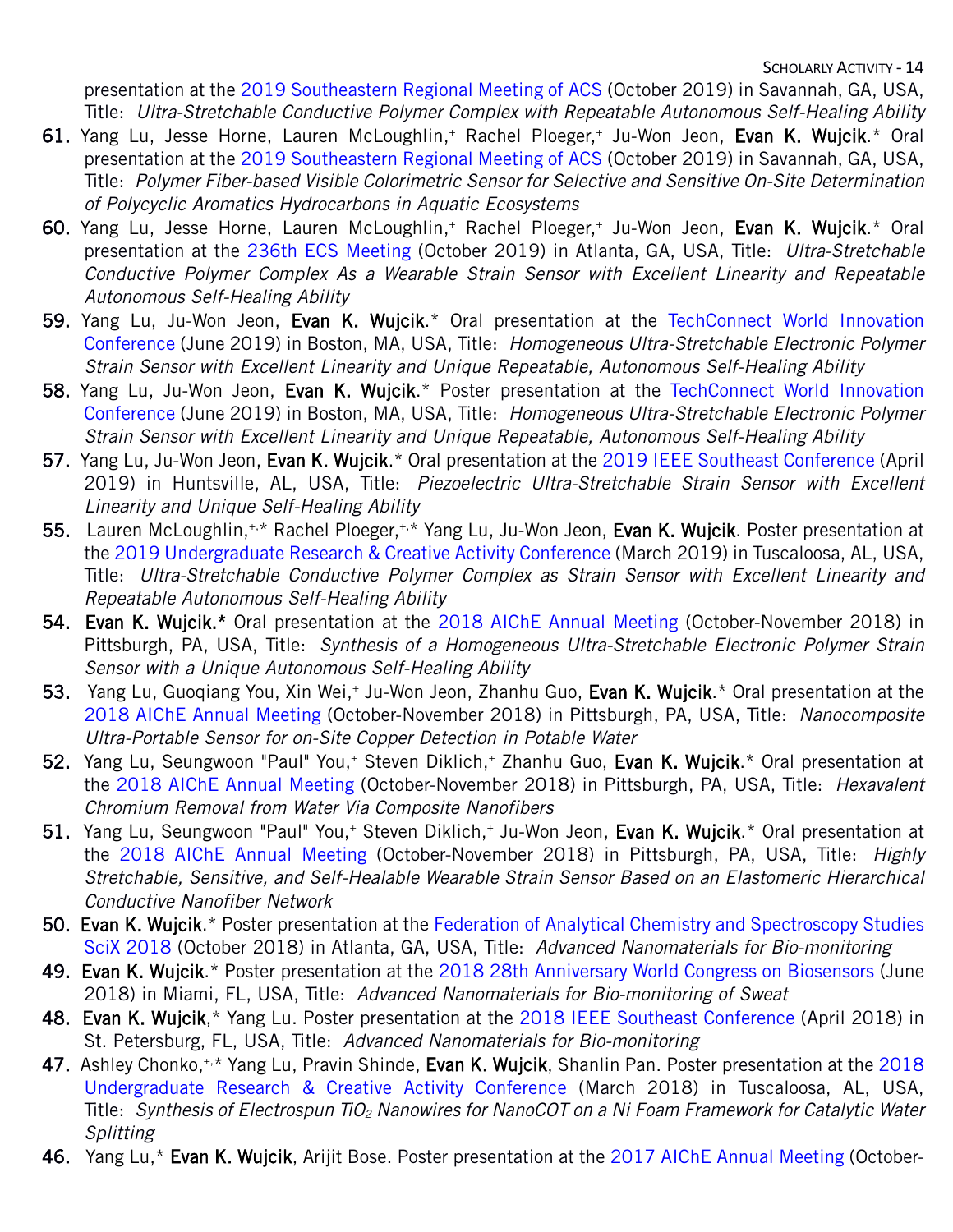November 2017) in Minneapolis, MN, USA, Title: *Bottom-up Synthesis of Nanoelectronic Titania Composites*

- 45. Evan K. Wujcik,\* Clayton S Jeffryes, Mohammad Shahadat Hussain Sarkar, Md. Alamin Miraz, Vu Phan,+ Ashiqur Rahman, Yang Lu. Poster presentation at the 2017 AIChE Annual Meeting (October-November 2017) in Minneapolis, MN, USA, Title: *Graphene Oxide/Lipid Composite Material Towards a Multifunctional Drug Delivery Vehicle*
- 44. Suying Wei,\* Tanusree Sarker, Jaishri Sharma, Yang Lu, Ashwinin Kucknoor, Lauren Washburn, Evan K. Wujcik. Oral presentation at the 2017 American Physical Society Meeting (March 2017) in New Orleans, LA, USA, Title: *Biocompatible, Tactic PMMA Blend Fibers: Exploring Stereocomplex Formation*
- 43. Yang Lu,\* Evan K. Wujcik. Poster presentation at the 2017 UA Chemical and Biological Engineering Advisory Board Meeting (April 2017) in Tuscaloosa, AL, USA, Title: *Electrospun Nanocarbon Fibers for the Chromium Removal in Water*

## Lamar University (9/2013-12/2016)

- 42. Linh Doan,\* Megha Karatela,+ Vu Phan,+ Sumit Arora, David L. Cocke, Srinivas Palanki, Evan K. Wujcik. Poster presentation at the 2016 AIChE Annual Meeting (November 2016) in San Francisco, CA, USA, Title: *Surface Modifications of Superparamagnetic Iron Oxide Nanoparticles with Polylactic Acid-Polyethylene Glycol Diblock Copolymer and Graphene Oxide for a Protein Delivery Vehicle*
- 41. Guogiang Yu,\* Yang Lu, Ian Lian, Srinivas Palanki, Evan K. Wujcik. Oral presentation at the 2016 AIChE Annual Meeting (November 2016) in San Francisco, CA, USA, Title: *Effects of Selenium Nanoparticles on UVB Radiation-Induced DNA Damage and Apoptosis: Potential for Prevention of Skin Carcinogenesis*
- 40. Yang Lu,\* Guoqiang Yu, Manisha Patel,+ Xin Wei,+ Suying Wei, Evan K. Wujcik. Poster presentation at the 2016 AIChE Annual Meeting (November 2016) in San Francisco, CA, USA, Title: *Water Purification and Desalination Via a Cellulose Acetate/TiO2-Au Nanocomposite Reverse Osmosis Membrane*
- 39. Guogiang Yu,\* Yang Lu, Keerthi Sabbineni, Romel Cardenas,+ Rajat Chauhan, Evan K. Wujcik. Oral presentation at the 2016 AIChE Annual Meeting (November 2016) in San Francisco, CA, USA, Title: *Heavy Metal Detection in Treated Water Via a Fabric Nanocomposite Sensor*
- 38. Yang Lu,\* Guoqiang Yu, Manisha Patel,+ Xin Wei,+ Suying Wei, Evan K. Wujcik. Oral presentation at the 2016 AIChE Annual Meeting (November 2016) in San Francisco, CA, USA, Title: *Cellulose Acetate/TiO2-Au Nanocomposite Reverse Osmosis Membrane for Water Purification and Desalination*
- 37. Yang Lu,\* Chuanxing Zhan, Suying Wei, Evan K. Wujcik. Oral presentation at the 2016 AIChE Annual Meeting (November 2016) in San Francisco, CA, USA, Title: *Sustainable Anticorrosive Self-Healing Smart Coatings for Metal Protection*
- 36. Yang Lu,\* Guoqiang Yu, Zhanhu Guo, Suying Wei, Evan K. Wujcik. Oral presentation at the 2016 AIChE Annual Meeting (November 2016) in San Francisco, CA, USA, Title: *Electrospun Nanocarbon Fibers for the Chromium Removal in Water*
- 35. Adarsh Bafana,\* Xingru Yan, Suying Wei, Zhanhu Guo, Evan K. Wujcik. Poster presentation at the 2016 AIChE Annual Meeting (November 2016) in San Francisco, CA, USA, Title: *Characterization and Synthesis of Polypropylene/Graphene Nanocomposite Materials*
- 34. Krishna Kharel,\* Radhika Gangineni, Lauren Ware, Yang Lu, Evan K. Wujcik, Suying Wei, Ozge Gunaydin-Sen. Oral presentation at the 2016 ACS Southwest Regional Meeting (November 2016) in Galveston, TX, USA, Title: *Thermal, kinetic, and vibrational property investigation of hydrogen storage composites of ammonia borane with polyacrylamide in bulk and nanofiber forms*
- 33. Ramanjaneyulu Seemaladinne,\* Sahithya Pati1, Adarsh Bafana, Evan K. Wujcik, Ozge Gunaydin-Sen. Oral presentation at the 2016 ACS Southwest Regional Meeting (November 2016) in Galveston, TX, USA, Title: *Phase Transition and Decomposition Studies of Hybrid Hydrogen Storage Systems of Ammonia Borane*
- 32. Linh Doan,\* Vu Phan,+ Will Shipp,+ Manisha Patel,+ Evan K. Wujcik. Poster presentation at the 2016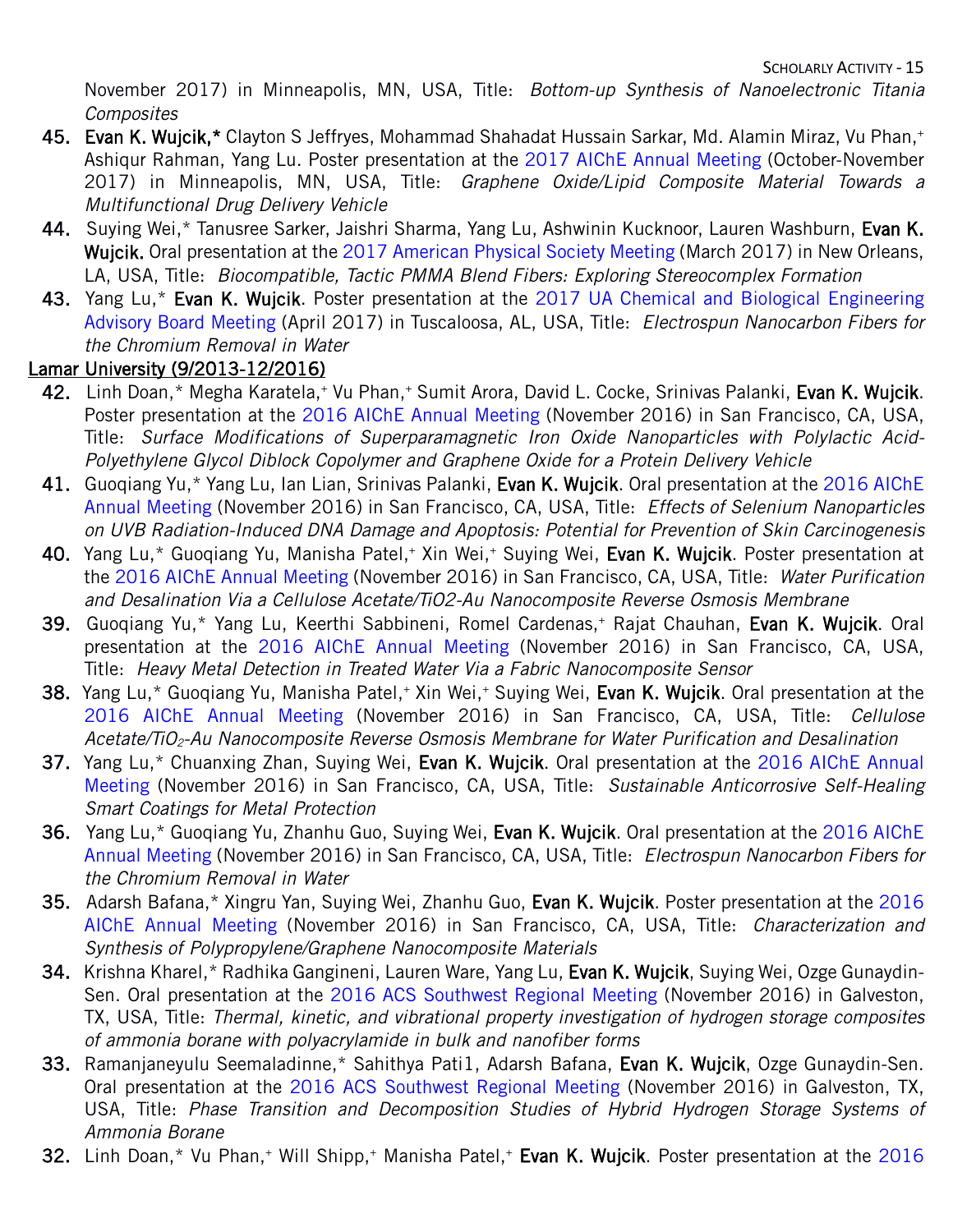ACS Southwest Regional Meeting (November 2016) in Galveston, TX, USA, Title: *Surface Modifications of Superparamagnetic Iron Oxide Nanoparticles with Polylactic Acid-Polyethylene Glycol Diblock Copolymer and Graphene Oxide for a Protein Delivery Vehicle*

- 31. Yang Lu,\* Guogiang Yu, Manisha Patel,+ Xin Wei,+ Suying Wei, Evan K. Wujcik. Poster presentation at the 2016 ACS Southwest Regional Meeting (November 2016) in Galveston, TX, USA, Title: *Cellulose Acetate/TiO2-Au Nanocomposite Reverse Osmosis Membrane for Water Purification and Desalination*
- 30. Adarsh Bafana,\* Xingru Yan, Suying Wei, Zhanhu Guo, Evan K. Wujcik. Poster presentation at the 2016 ACS Southwest Regional Meeting (November 2016) in Galveston, TX, USA, Title: *Synthesis of Low Weight Percent Polypropylene/Graphene Nanocomposite Materials*
- 29. [*3rd Place Winner of the 2016 Texas Rural Challenge Competition*] Manisha Patel,\*,+ Evan K. Wujcik. Oral presentation at the 30th annual 2016 National Conference on Undergraduate Research (NCUR) (April 2016) in Asheville, NC, USA, Title: *Portable Device with Alumina Technology for the Filtration of Metals and Bacteria in Drinking Water*
- 28. [*1st Place Winner of the 2016 Lamar University Office of Undergraduate Research Expo Poster Session*] Progga Chirontoni,\*,+ Manisha Patel,+ Evan K. Wujcik. Poster presentation at the Lamar University Office of Undergraduate Research Expo (April 2016) in Beaumont, TX, USA, Title: *"HydroPal"-A Nanotechnology Enabled Water Treatment Design*
- 27. Chuanxing Zhan,\* Yang Lu,\* Lauren Ware, Ken Lee, Luyan Wang, Evan K. Wujcik, and Suying Wei. Poster presentation at the Environmental Protection Agency (EPA) National Sustainable Design Expo (April 2016) in Washington, D.C., USA, Title: *Sustainable Anticorrosive Self-Healing Smart Coatings for Metal Protection*
- 26. [*1st Place Winner of the 2016 Lamar University Office of Undergraduate Research Expo Oral*  **Presentations**] Manisha Patel,\*,+ Progga Chirontoni,+ **Evan K. Wujcik**. Oral presentation at the Lamar University Office of Undergraduate Research Expo (April 2016) in Beaumont, TX, USA, Title: *Clear Blue: The Portable Device with Alumina Technology for the Filtration of Metals and Bacteria in Drinking Water*
- 25. Manisha Patel,\*,+ Evan K. Wujcik. Oral presentation at "*The Resolution Project*" Clinton Global Initiative University (April 2016) at the University of California, Berkeley, Title: *Portable Clean Drinking Water for All*
- 24. Guoqiang Yu,\* Yang Lu, Suying Wei, Zhanhu Guo, Evan K. Wujcik. Poster presentation at the 2016 AIChE Spring Meeting and 12<sup>th</sup> Global Congress on Process Safety (April 2016) in Houston, TX, USA, Title: *Heavy Metal Detection in Treated Water via a Fabric Nanocomposite Sensor*
- 23. Yang Lu,\* Guogiang Yu, Suying Wei, Zhanhu Guo, Evan K. Wujcik. Poster presentation at the 2016 AIChE Spring Meeting and 12<sup>th</sup> Global Congress on Process Safety (April 2016) in Houston, TX, USA, Title: *Electrospun Nanocomposite Fibers for the Removal of Heavy Metals in Water*
- 22. [*4th Place Finalist of the 2016 Rice University Nanotechnology Enabled Water Treatment Competition*] Manisha Patel, \*,+ Progga Chirontoni, \*,+ Evan K. Wujcik. Oral presentation at the NEWT's First Annual Undergraduate Global Water Technologies Competition (April 2016) hosted by Rice University, Title: *HydroPal – Portable Clean Water for All*
- 21. William H. Shipp,<sup>\*,+</sup> Evan K. Wujcik. Oral presentation at the Lamar University's David J. Beck Fellow presentations (November 2015) in Beaumont, TX, USA, Title: *New Materials to Solve the World's Energy Problem*
- 20. [*2nd Place Winner of the Lamar University "What's Your Big Idea?" Competition*] Manisha Patel,\*,+ Evan K. Wujcik. Oral presentation at the Lamar University "What's Your Big Idea?" Competition (October 2015) in Beaumont, TX, USA, Title: *Activated Alumina Technology for the Filtration of Arsenic Metals*
- 19. William H. Shipp, \*,+ Evan K. Wujcik. Oral presentation at the Tongji Research Symposium (August 2015) at Tongji University in Shanghai, CN, Title: *Iron Oxide/Nanocarbon Supercapacitor Nanocomposites*
- 18. Yang Lu,\* Suying Wei, Zhanhu Guo, Evan K. Wujcik. Oral presentation at the 2015 AIChE Annual Meeting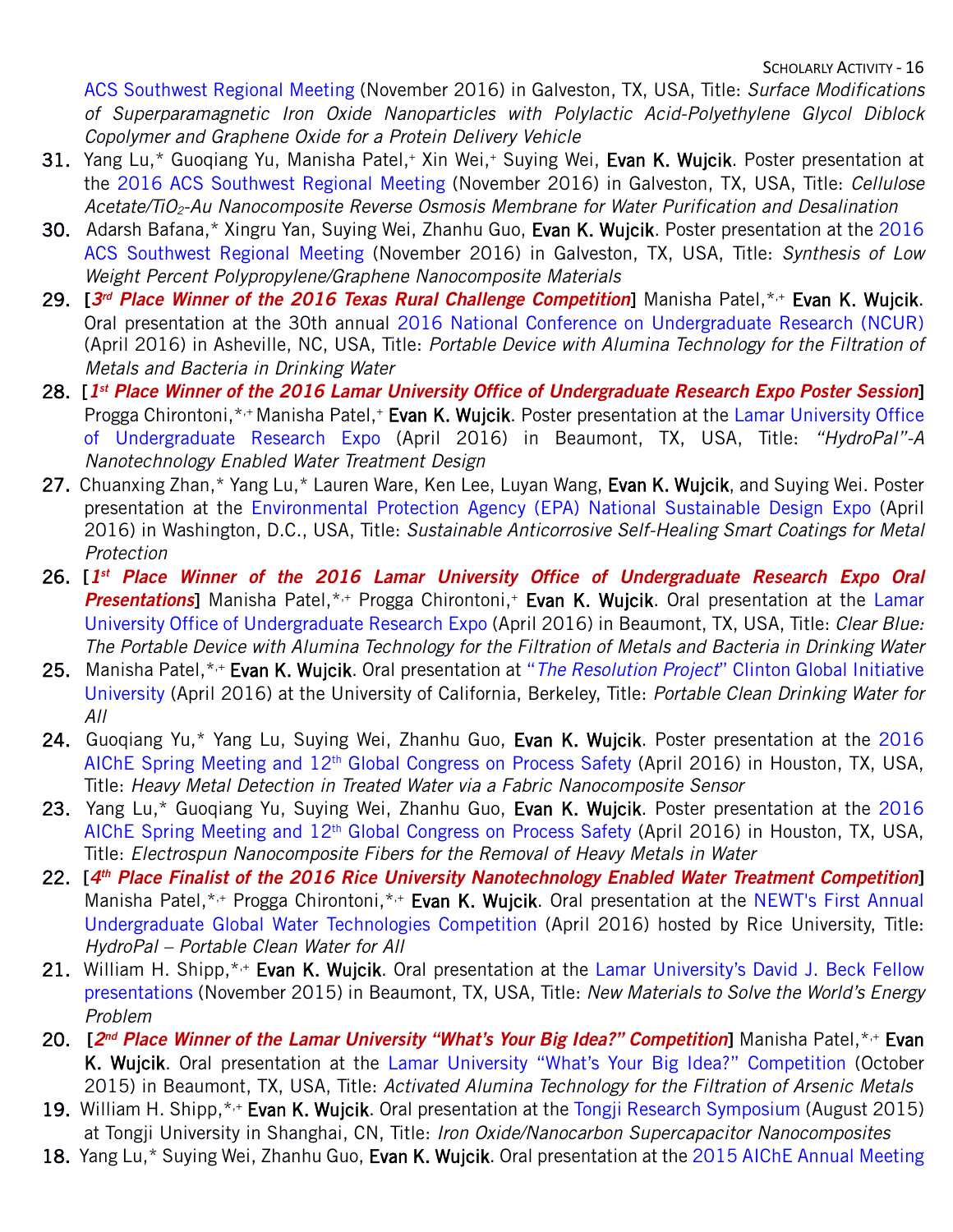(November 2015) in Salt Lake City, UT, USA, Title: *Electrospun Polyacrylonitrile/Iron(III) Nitrate Nanocomposite Fibers for the Removal of Chromium in Water*

- 17. Yang Lu,\* Suying Wei, Zhanhu Guo, Evan K. Wujcik. Poster presentation at the 2015 AIChE Annual Meeting (November 2015) in Salt Lake City, UT, USA, Title: *Magnetic Polyvinyl Alcohol Nanocomposite Fibers Reinforced with Fe3O4 Nanoparticles*
- 16. Yang Lu,\* Suying Wei, Zhanhu Guo, Evan K. Wujcik. Oral presentation at the 2015 AIChE Annual Meeting (November 2015) in Salt Lake City, UT, USA, Title: *Magnetic Polyvinyl Alcohol Nanocomposite Fibers Reinforced with Fe3O4 Nanoparticles*
- 15. [*Winner of the 2015 Beck Fellowship*] William H. Shipp,\*,+ Evan K. Wujcik. Oral presentation at the Lamar University's David J. Beck Fellow interviews (October 2014) in Beaumont, TX, USA, Title: *New Materials to Solve the World's Energy Problem*
- 14. Katherine Deaton, \*,+ José Andino, Evan K. Wujcik. Poster presentation at the Lamar University Office of Undergraduate Research Expo (April 2014) in Beaumont, TX, USA, Title: *Electrochemical Nanosensor for the Detection of Lead in Drinking Water*

## The University of Akron (9/2011-8/2013)

- 13. Evan K. Wujcik,\* Chelsea N. Monty. Oral presentation at the University of Akron Department of Chemical and Biomolecular Engineering Advisory Board Poster Session (April 2013) in Akron, OH, USA, Title: *Diagnostic Sodium Ion Sensor for the Real-Time Screening and Diagnosis of Cystic Fibrosis*
- 12. Evan K. Wujcik,\* Chelsea N. Monty. Oral presentation at the 2013 PITTCON National Conference & Expo (March 2013) in Philadelphia, PA, USA, Title: *Diagnostic Sodium Ion Sensor for the Real-Time Screening and Diagnosis of Cystic Fibrosis: A Novel Alternative to the Sweat Test*
- 11. Evan K. Wujcik,\* George G. Chase, Chelsea N. Monty. Oral presentation at the 2013 PITTCON National Conference & Expo (March 2013) in Philadelphia, PA, USA, Title: *Hydrophobic Membrane Preconcentration Technique for the Colorimetric Detection of Halogenated Compounds in Water*
- 10. Evan K. Wujcik,\* Chelsea N. Monty. Oral presentation at the 2012 AIChE Annual Meeting (November 2012) in Pittsburgh, PA, USA, Title: *Diagnostic Sodium Ion Sensor for the Real-Time Screening and Diagnosis of Cystic Fibrosis*
- 9. Evan K. Wujcik,\* George G. Chase, Chelsea N. Monty. Oral presentation at the 2012 AIChE Annual Meeting (November 2012) in Pittsburgh, PA, USA, Title: *Membrane Preconcentration Technique for the Colorimetric Detection of Trihalomethanes in Water*
- 8. Evan K. Wujcik.\* Poster presentation at the 2012 AIChE Annual Meeting (November 2012) *Meet the Faculty Candidate Poster Session* in Pittsburgh, PA, USA, Title: *Sensors and Sensor Platforms for Bionanotechnology*
- 7. [*3rd Place Winner of the Nanoscale Science & Engineering Forum (NSEF) Poster Session*] Evan K. Wujcik,\* Chelsea N. Monty. Poster presentation at the 2012 AIChE Annual Meeting (November 2012) in Pittsburgh, PA, USA, Title: *Diagnostic Na+ Sensor for the Real-Time Screening and Diagnosis of Cystic Fibrosis*

## The University of Rhode Island (9/2004-8/2011)

- 6. Evan K. Wujcik,\* Arijit Bose. Poster presentation at the 2009 NASA Rhode Island Space Grant Symposium (January 2010) in Smithfield, RI, USA, Title: *Synthesis of Lead Selenide-Titania Heterostructures for High-Efficiency Low-Cost Solar Cells*
- 5. Evan K. Wujcik,\* Arijit Bose. Poster presentation at the 2009 MRS Fall Meeting (December 2009) in Boston, MA, USA, Title: *Synthesis of Lead Selenide-Titania Heterostructures for High-Efficiency Low-Cost Solar Cells*
- 4. Evan K. Wujcik,\* Arijit Bose. Oral presentation at the 2009 AIChE Annual Meeting (November 2009) in Nashville, TN, USA, Title: *Directed Synthesis of Lead Selenide-Titania Core-Shell Nanowire Heterostructures for High-Efficiency Low-Cost Solar Cells*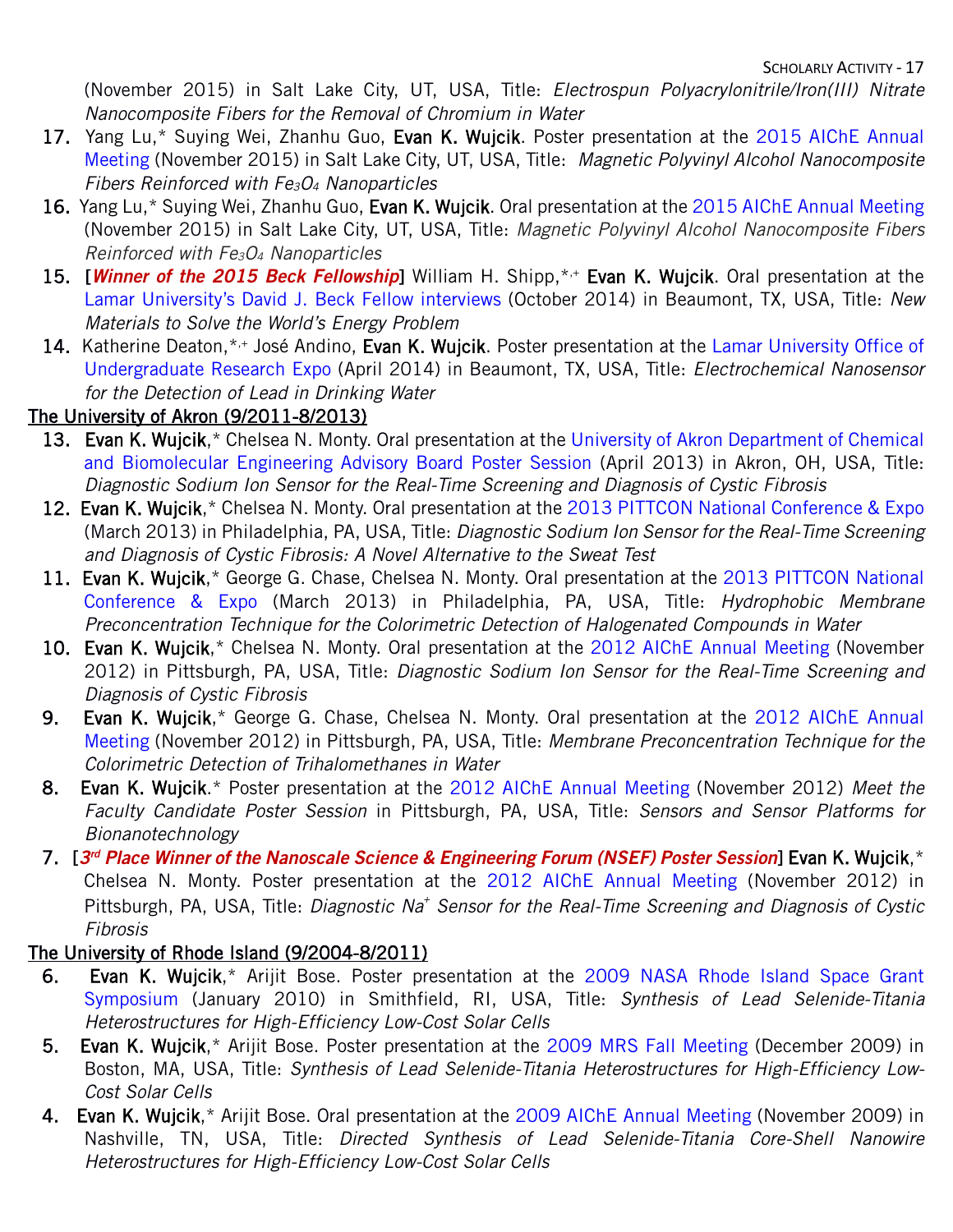- 3. Evan K. Wujcik,\* Arijit Bose. Poster presentation at the University of Rhode Island Department of Chemical Engineering's Spring Poster Session (April 2009) in Kingston, RI, USA, Title: *Synthesis of Lead Selenide-Titania Heterostructures for High-Efficiency Low-Cost Solar Cells*
- 2. Evan K. Wujcik,\* Arijit Bose. Oral presentation, as an undergraduate, at the University of Rhode Island-Brown University Research Symposium (December 2007) in Kingston, RI, USA, Title: *Platinum-loaded Titania as an Advanced Catalytic Nanocomposite Platform*
- 1. Evan K. Wujcik,\* Jayashri Sarkar, Arijit Bose. Poster Presentation, as an undergraduate, at the 2006 AIChE Annual Meeting (November 2006) in San Francisco, CA, USA, Title: *Highly Ordered Nanoporous Titania Synthesis*

## **CURRENT AND PAST PROFESSIONAL MEMBERSHIPS**

| American Institute of Chemical Engineers [AIChE] |                                                                   | <b>Materials Research Society [MRS]</b> |                                                     |
|--------------------------------------------------|-------------------------------------------------------------------|-----------------------------------------|-----------------------------------------------------|
|                                                  | 2016-present Senior Member                                        | 2013-2019 Member                        |                                                     |
| 2013-2016                                        | Member                                                            |                                         | 2008-2013 Graduate Student Member                   |
|                                                  | 2008-2013 Graduate Student Member                                 |                                         |                                                     |
| 2005-2008                                        | Undergraduate Student Member   The Electrochemical Society [ECS]  |                                         |                                                     |
|                                                  |                                                                   | 2013-2019 Member                        |                                                     |
| <b>American Chemical Society [ACS]</b>           |                                                                   |                                         |                                                     |
| 2013-present Member                              |                                                                   |                                         | American Association for the Advancement of Science |
|                                                  | 2008-2013 Graduate Student Member                                 | 2013-2018 Member                        |                                                     |
| <b>American Physical Society [APS]</b>           |                                                                   |                                         | New England Complex Fluids Workgroup [NECFW]        |
| 2020-present Member                              |                                                                   | 2009-2011 Member                        |                                                     |
| 2013-2020                                        | Institute of Electrical and Electronic Engineers [IEEE]<br>Member |                                         |                                                     |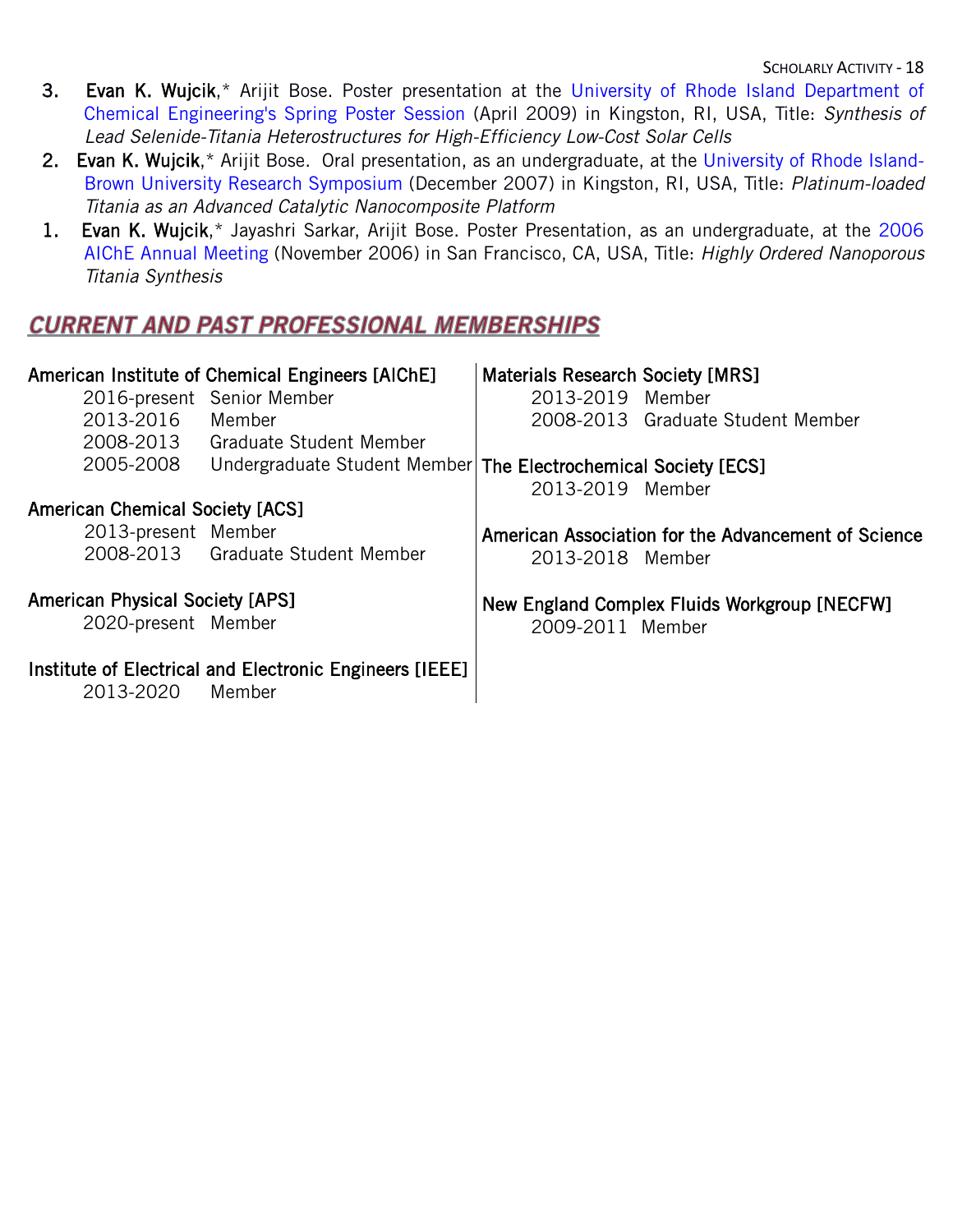# **TEACHING ACTIVITY**

## THE UNIVERSITY OF ALABAMA (Spring 2017-present):

*Prof. Wujcik's overall teaching evaluations—while at The University of Alabama—averaged 4.54 [Response Rate: 86%] out of a possible 5 (cf., Department of Chemical and Biological Engineering (4.09) and COE (4.09) averages).*

## **A COURSES TAUGHT AT UA:**

## Undergraduate

### **[Process Dynamics & Control](http://meanlab.weebly.com/momentum-transport-chen3311.html) (CHE 493)**

- o Senior-level core course [3 credits]
- o Taught: Spring 2017, Fall 2017, Spring 2018, Spring 2019, Fall 2019, Spring 2020 (1 month fully online), Fall 2020 (fully online), Fall 2021 (face-to-face), Spring 2022
- $\blacksquare$  [Honors forum Industrial Chemistry](http://meanlab.weebly.com/momentum-transport-chen3311.html) [\(CHE 325\)](http://meanlab.weebly.com/momentum-transport-chen3311.html)
	- o Honors seminar [1 credit]
	- o Taught: Spring 2018
- $\blacksquare$  Honors forum Polymers for Biomedical Applications (CHE 325)
	- o Honors seminar [1 credit]
	- o Taught: Fall 2019
- **Honors forum Chemical Engineering in Advanced Manufacturing (CHE 325)** 
	- o Honors seminar [1 credit]
	- o Taught: Fall 2020

### Graduate

- **M** Nanosensors: Theory and Applications (CHE 492/592)
	- o Cross-listed course [3 credit]
	- o Taught: Fall 2018
- Wearable/Electronic Polymers (CHE 492/592) [*developed/delivered as part of my NSF CAREER Award*]
	- o Cross-listed course [3 credits]
	- o Taught: Spring 2021

## **E** CURRENT RESEARCH STUDENTS ADVISED AT UA:

### *Visiting Researchers*

- 1. Saeideh Alipoori (Ph.D. Student, Hacettepe University [Ankara, Turkey], Department of Chemistry) (Fall 2020-present) [Virtual, due to Covid-19 restrictions]
- 2. Negar Hosseinzadeh (Ph.D. Student, Amirkabir University of Technology [Tehran, Iran], Department of Textile Engineering) (Spring 2022-Fall 2022)

*Doctor of Philosophy (Ph.D.) in Chemical and Biological Engineering Students [Dissertation]*

- 1. Colton Duprey (Fall 2020-present)
- 2. Nicole (Niki) Penners (Summer 2021-present)
- 3. Hadi Rouhi (Summer 2021-present)

*Master of Science (M.S.) Students [Non-Thesis, but conducting research]*

1. Lauren McLoughlin (Chemical and Biological Engineering) [Summer 2021-present]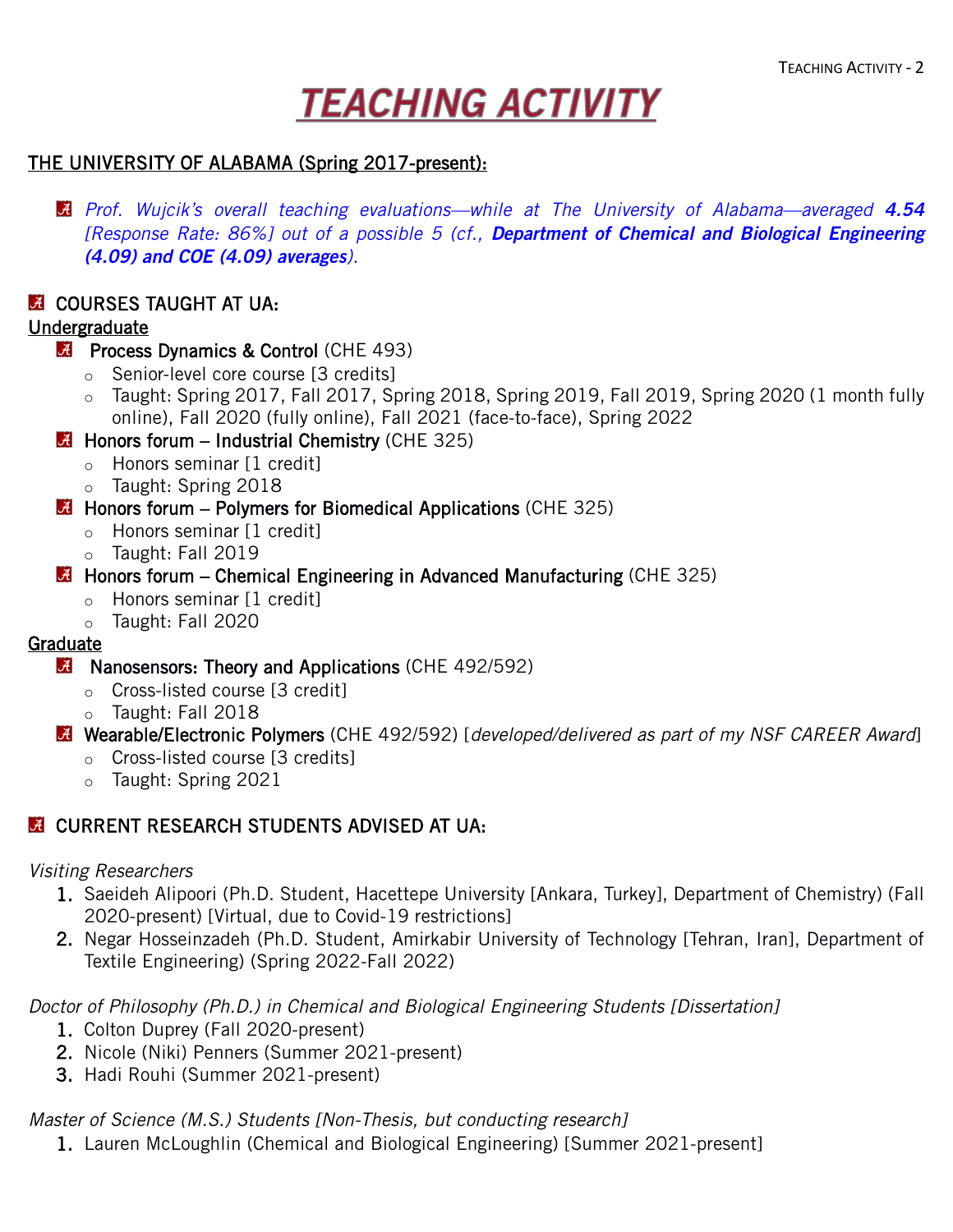### *Undergraduate (B.S.) Students*

- 1. Emily Linn (Chemistry) [Spring 2020-present]
- 2. Hannah Stumpfl (Chemical and Biological Engineering, STEM MBA) [Spring 2020-present])
- 3. Gina Lusvardi (Chemical and Biological Engineering [Pre-Med]) [Summer 2020-present]
- 4. Sofia Luna (Chemical and Biological Engineering, STEM MBA) [Spring 2021-present]
- 5. George Chen (Chemical and Biological Engineering [Pre-Med]) [Summer 2021-present]
- 6. Sarah Veres (Metallurgical and Materials Engineering) [Summer 2021-present]

## **MEAN LAB ALUMNI WHILE AT UA:**

## *Visiting Researchers*

1. Dr. Yang Lu (Fall 2019-Spring 2020)

## *Visiting PhD Researchers*

1. DaJung Hong (Ph.D. Student, Kookmin University [Seoul, Republic of Korea], Department of Applied Chemistry) (Spring 2019)

*Doctor of Philosophy (Ph.D.) in Chemical and Biological Engineering Students [Dissertation]*

1. Yang Lu (Fall 2014-Summer 2019) *[Started at LU under my direction, and moved to UA with Wujcik in 2017]* – Dissertation Title: *Investigation of Polymers Towards Advanced Functional Materials*

## *Undergraduate (B.S.) Students*

- 1. Paul You (Chemical and Biological Engineering) [Spring 2017-Fall 2018]
- 2. Steven Diklich (Chemical and Biological Engineering) [Spring 2017-Fall 2018]
- 3. Amy Stephens (Chemical and Biological Engineering) [Spring 2017]
- 4. Natalie Rosato (Chemical and Biological Engineering) [Summer 2018]
- 5. Daniela Sanchez (Chemical Engineering University of Kentucky) [Summer 2019 NSF REU]
- 6. Clint Cooke (Chemical Engineering University of Alabama-Huntsville) [Summer 2019 NSF REU]
- 7. Josh Perch [Emerging Scholar] (Chemical and Biological Engineering) [Fall 2018-Spring 2019]
- 8. Rachel Ploeger (Physics) [Spring 2019]
- 9. Alina Faunce (Biology [Pre-Med]) [Summer 2019]
- 10. Olivia Diaz (Environmental Engineering) [Fall 2019]
- 11. Brian Washington (Chemical and Biological Engineering) [Summer 2019-Spring 2020]
- 12. Seth Hayes (Mathematics) [Summer 2019- Spring 2020]
- 13. Andrew Grewette (Chemical and Biological Engineering, Chemistry) [Spring 2020]
- 14. Savanah Booker (Biology) [Fall 2019-Fall 2020]
- 15. Lauren McLoughlin (Chemical and Biological Engineering) [Spring 2019-Spring 2021]
- 16. Bailey Bridgers (Biology [Pre-Med] and Spanish) [Fall 2019-Spring 2021]
- 17. Macy Kate Petriske (Chemistry [Pre-Med]) [Summer 2020-Spring 2021]
- 18. Katherine Webb (Biomedical/Medical Engineering University of Florida) [Summer 2021 NSF REU]

## **COMMITTEE MEMBERSHIPS WHILE AT UA:**

## *Doctor of Philosophy (Ph.D.) Students*

- 1. Hannah Lacy [Materials Science at UA-Birmingham (Stanishevsky, Physics)] Dissertation Title: *Composite Natural-Synthetic Nanofibers* (ongoing)
- 2. Sandhiya Thiagarajan [Chemical and Biological Engineering (Koh)] Dissertation Title: *Magnetorheological Fluids* (ongoing)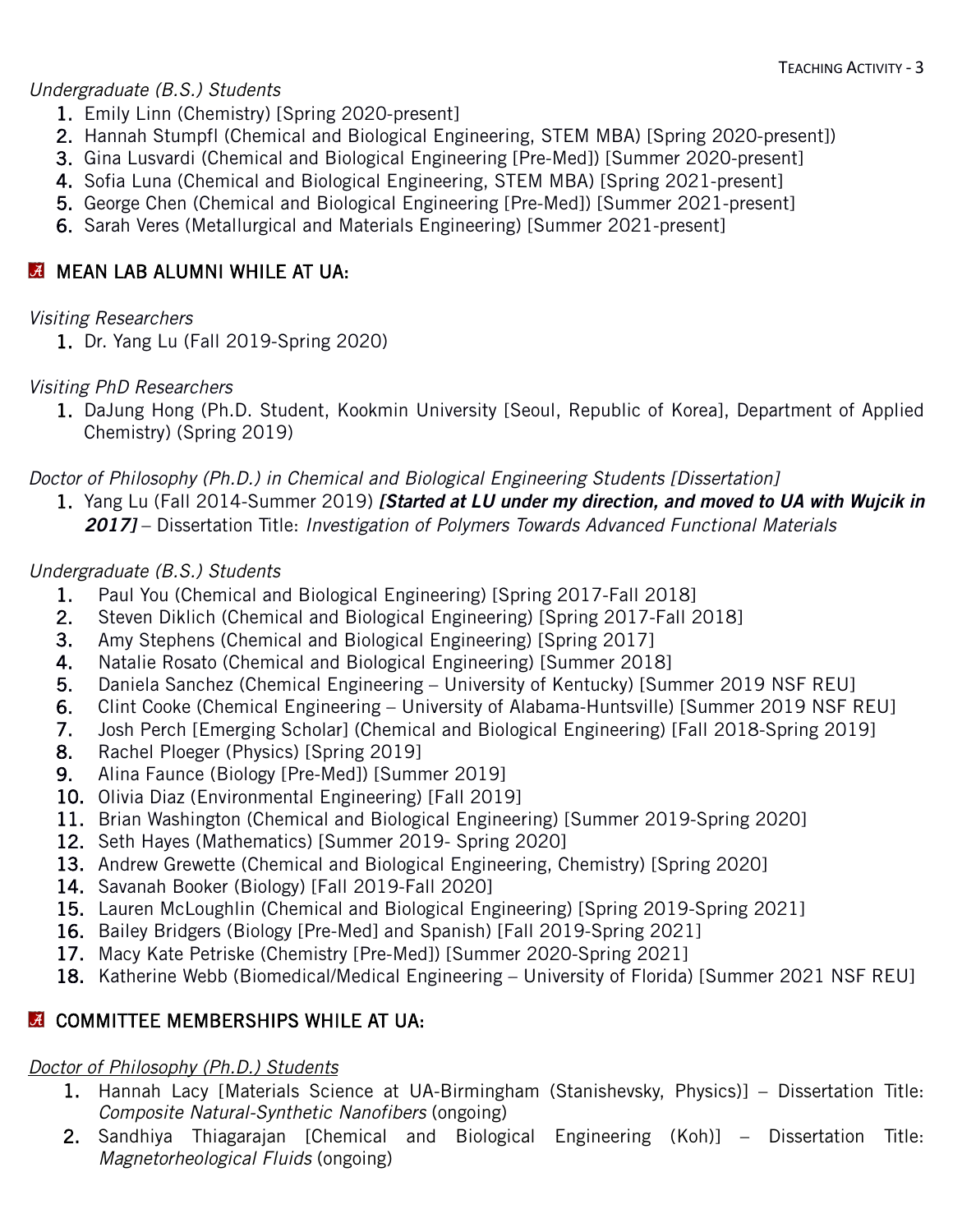TEACHING ACTIVITY - 4

- 3. Flor I. Lozada [Chemistry and Biochemistry (Bonizzoni] Dissertation Title: *Redox Reactions for the Sensing and Discrimination of Antioxidants*
- 4. Corey Patton [Chemical and Biological Engineering (Bara)] Dissertation Title: *TBD* (ongoing)
- 5. Qi Li [Chemical and Biological Engineering (Zhao)] Dissertation Title: *Tetrodotoxin conjugations induce prolonged duration local anesthesia* (ongoing)
- 6. Me'Lanae Garrett [Physics and Astronomy-Materials Science (Hauser)] Dissertation: *Aquatic Strain Sensors for Energy Generation* (ongoing)
- 7. Mostafa "Pirouz" Dadashi Firouzjaei [Civil, Construction, and Environmental Engineering (Elliott)] Dissertation Title: *Super Hydrophobic PFAS Decorated Membrane Distillation Membrane for Sustainable PFAS Removal and Regeneration* (ongoing)
- 8. Kathryn (Katie) O'Harra [Chemical and Biological Engineering (Bara)] Dissertation Title: *Complex Imidazole and Bi(Imidazole) Monomers as Precursors to Ionic Linear, Ladder, and Star Polymers*  (Spring 2021)
- 9. Grayson Denis [Chemical and Biological Engineering (Bara)] Dissertation Title: *Investigation into novel Poly(amide-imides) and their Ionic Liquid Counterparts as Nanofiltration and Forward/Reverse Osmosis Membranes* (Fall 2020)
- 10. Asghar Abedini [Chemical and Biological Engineering (Turner)] Dissertation Title: *Molecular Dynamics and Monte Carlo Simulations of Thermodynamics of Ionic Liquids* (Summer 2018)

## LAMAR UNIVERSITY (Fall 2013-Fall 2016):

*Prof. Wujcik's overall teaching evaluations—while at Lamar University—averaged 4.4 out of a possible 5 (cf., Department of Chemical Engineering (4.3) and COE (4.3) averages)*.

## **<sup>▒</sup> COURSES TAUGHT AT LU:**

## Undergraduate

- **[Momentum Transport](http://meanlab.weebly.com/momentum-transport-chen3311.html) [\(CHEN3311\)](http://meanlab.weebly.com/momentum-transport-chen3311.html)** 
	- o Junior-level course
	- o Taught: Fall 2013, Summer I 2014, Fall 2014, Summer I 2015, Fall 2015

## **W** [Undergraduate Professional Seminar](http://meanlab.weebly.com/undergraduate-professional-seminar-chen2140.html) [\(CHEN2140\)](http://meanlab.weebly.com/undergraduate-professional-seminar-chen2140.html)

- o Sophomore-level course
- o Taught: Fall 2014 (1 section), Spring 2015 (3 sections), Fall 2015 (1 section), Spring 2016 (3 sections)

## Graduate (Ph.D./D.E./M.E.S./M.E./Senior UG)

## **S** [Nanosensors \(CHEN6333\)](http://meanlab.weebly.com/nanosensors-chen6301.html)

- o [Prof. Wujcik developed and instructed this course](http://meanlab.weebly.com/nanosensors-chen6301.html) at Lamar University
- o [Taught: Spring 2014,](http://meanlab.weebly.com/nanosensors-chen6301.html) Summer I 2015, Summer I 2016

## **S** Introduction to NanoManufacturing (CHEN6301-A4A)

- o Prof. Wujcik co-developed and co-instructed this course along with Prof. Zhanhu Guo at Lamar University
- o Taught: Fall 2014
- **S** NanoEnergy (CHEN6301-03)
	- o Prof. Wujcik developed and instructed this course at Lamar University
	- o Taught: Fall 2015
- **Engineering Ethics and Communication (ENGR5331)** 
	- o Prof. Wujcik developed and instructed this core COE course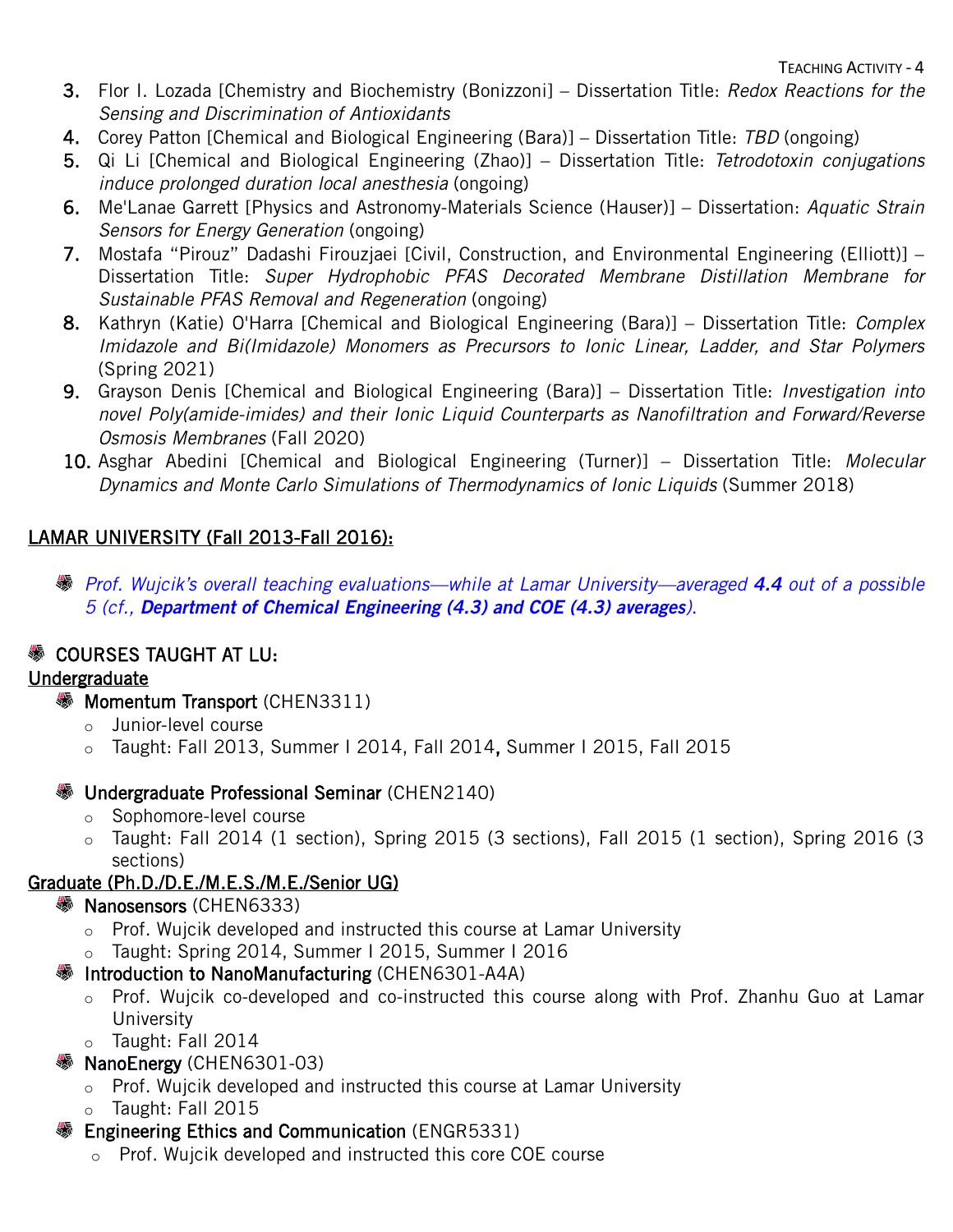- o Taught: Fall 2016
- Graduate Professional Seminar (CHEN6110)
	- o Taught: Fall 2015

## **SSUIME MEAN LABORATORY ALUMNI WHILE AT LU:**

*Master of Engineering Science (M.E.S.) in Chemical Engineering Students [Thesis]*

- 1. MD Alamin Miraz Thesis Title: *Analysis of the interactions among graphene, proteins, and liposomes* (Spring 2017)
- 2. Mohammad Shahadat Hussain Sarker Thesis Title: *The study and synthesis of graphene oxide coated liposomes* (Spring 2017)
- 3. Nikita Bhalerao Thesis Title: *Polypyrrole nanocomposites reinforced with multi-walled carbon nanotubes* (Fall 2016)
- 4. Asad Vora Thesis Title: *Investigation of electrospun poly vinyl alcohol fibers towards the development of manufacturable wound dressings* (Fall 2016)
- 5. Rajat Chauhan Thesis Title: *Nanocomposite material for the detection of copper ions in water samples* (Summer 2016)
- 6. Akshay Jagtap Thesis Title: *Colorimetric sensing of aromatic compounds by an electrospun silica fiber preconcentration technique* (Summer 2016)
- 7. Jayur Indravadan Mistry Thesis Title: *Templated synthesis of nanoporous titania/nanocarbon composites* (Summer 2016)
- 8. Adarsh Pradip Bafana Thesis Title: *Polypropylene nanocomposites reinforced with graphene nanoplatelets* (Spring 2016)
- 9. Keerthi Sabbineni Thesis Title: *Investigation of polycaprolactum nanocomposites reinforced with nanocarbon* (Fall 2015)
- 10. Sandeep Singh Tomar (Co-advised with Assoc. Prof. of Chemical Engineering Rafael Tadmor) Thesis Title: *Contact angle hysteresis for pendant drops* (Summer 2015)
- 11. Md. Shariful Haque (Co-advised with Assoc. Prof. of Chemical Engineering Zhanhu Guo) Thesis Title: *Polypropylene nanocomposites reinforced with graphene* (Spring 2015)
- 12. Abhishant Guleria (Co-advised with Assoc. Prof. of Chemical Engineering Zhanhu Guo) Thesis Title: *Polymer nanocomposites for wastewater treatment* (Fall 2014)

*Master of Engineering (M.E.) Students [Non-Thesis]*

1. Kanchha Ram Khyaju (Electrical Engineering) (Fall 2015)

## *Undergraduate (B.S.) Students*

- 1. William H. Shipp, IV [David J. [Beck Fellow\]](http://students.lamar.edu/academic-support/beck-fellowships.html) (Chemical Engineering)
- 2. Manisha Patel [Office of Undergraduate Research Scholar] (Chemical Engineering)
- 3. Katherine Deaton [Mirabeau Presidential Scholar; Office of Undergraduate Research Scholar] (Chemical Engineering)
- 4. Romel Cardenas (Chemical Engineering)
- 5. Xin Wei (Chemical Engineering)
- 6. Megha Karatel (Chemical Engineering)
- 7. Tran Nguyen (Chemical Engineering)
- 8. Vu Phan (Chemical Engineering)
- 9. Jesus Mckinnon (Chemical Engineering)
- 10. Neha Sutrave (B.S., Chemical Engineering)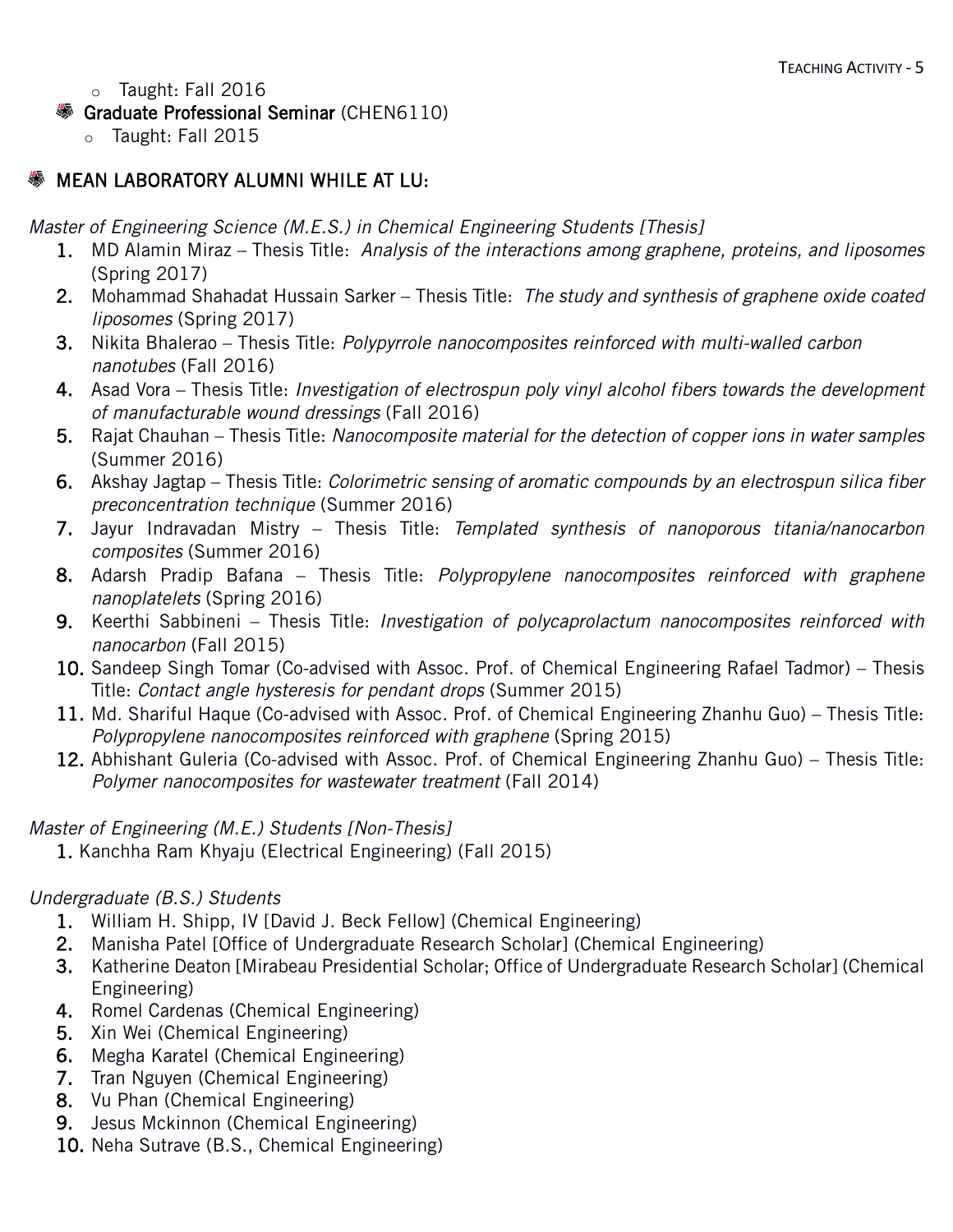## **<sup>▒</sup> COMMITEE MEMBERSHIPS AT LU:**

#### *Doctor of Philosophy (Ph.D.) Students*

1. Mohammad Erfan Haque Raihan – Dissertation Title: *Comprehensive paradigm for converting waste carbon dioxide to value added chemicals* (Fall 2016)

## *Doctor of Engineering (D.E.) Students*

- 1. Hartmann E. N'guessan Field Study Title: *Size and time dependence of drop retention force under various normal forces* (Fall 2014)
- 2. Narendranath Yerra Field Study Title: *Magnetic carbon nanostructures: microwave energy – assisted pyrolysis vs conventional pyrolysis* (Fall 2014)

### *Master of Engineering Science (M.E.S.) Students*

- 1. Anudeep Kare Thesis Title: *Metal cation uptake and reduction kinetics in microalgal cell culture* (Fall 2016)
- 2. Frank D. Nato Lopez Thesis Title: *Kinetic evaluation of lipid oils conversion to biofuels using layered double hydroxides doped with triazabicyclodecene catalyst* (Fall 2016)
- 3. Anudeep Sarkar Thesis Title: *Bioprocess engineering of nanobiomaterials* (Fall 2016)
- 4. Meet Shah Thesis Title: *Relation of the apparent work of adhesion to vibrations* (Summer 2015)
- 5. Vamsi Krishna Somasi Thesis Title: *Comparison of spontaneous spreading and retraction of oil drops in zero relative humidity and normal* (Summer 2015)
- 6. Keyvan Mollaeian Thesis Title: *Layered double hydroxide catalyst for the conversion of crude vegetable oil to a sustainable biofuel* (Spring 2015)
- 7. Atif Ali Thesis Title: *Identification of H2S scavengers for crude oil sweetening* (Spring 2015)
- 8. Snehal Jadhav Thesis Title: *Interaction between solid surface and surfactant in zero humidity* (Fall 2014)
- 9. Jiang Guo Thesis Title: *Reinforced magnetic epoxy nanocomposites with conductive polypyrrole nanocoating on nanomagnetite as a coupling agent* (Fall 2014)
- 10. Yiran Wang Thesis Title: *Carboxyl multi-walled carbon nanotubes stabilized palladium nanocatalysts with improved methanol oxidation reaction* (Fall 2014)
- 11. Ching-Lung Ni Thesis title: *Dynamic simulation and optimization for the operation of an ethylene oxide plant* (Summer 2014)
- 12. Hayat Raza Thesis Title: *Aspen simulation of hydrothermal liquefaction process for the conversion of algae to renewable fuels and chemicals* (Spring 2014)
- 13. Babak Rafie Nia Thesis Title: *Gas separator mist eliminator wires-liquid adhesion using centrifugal adhesion balance* (Fall 2013)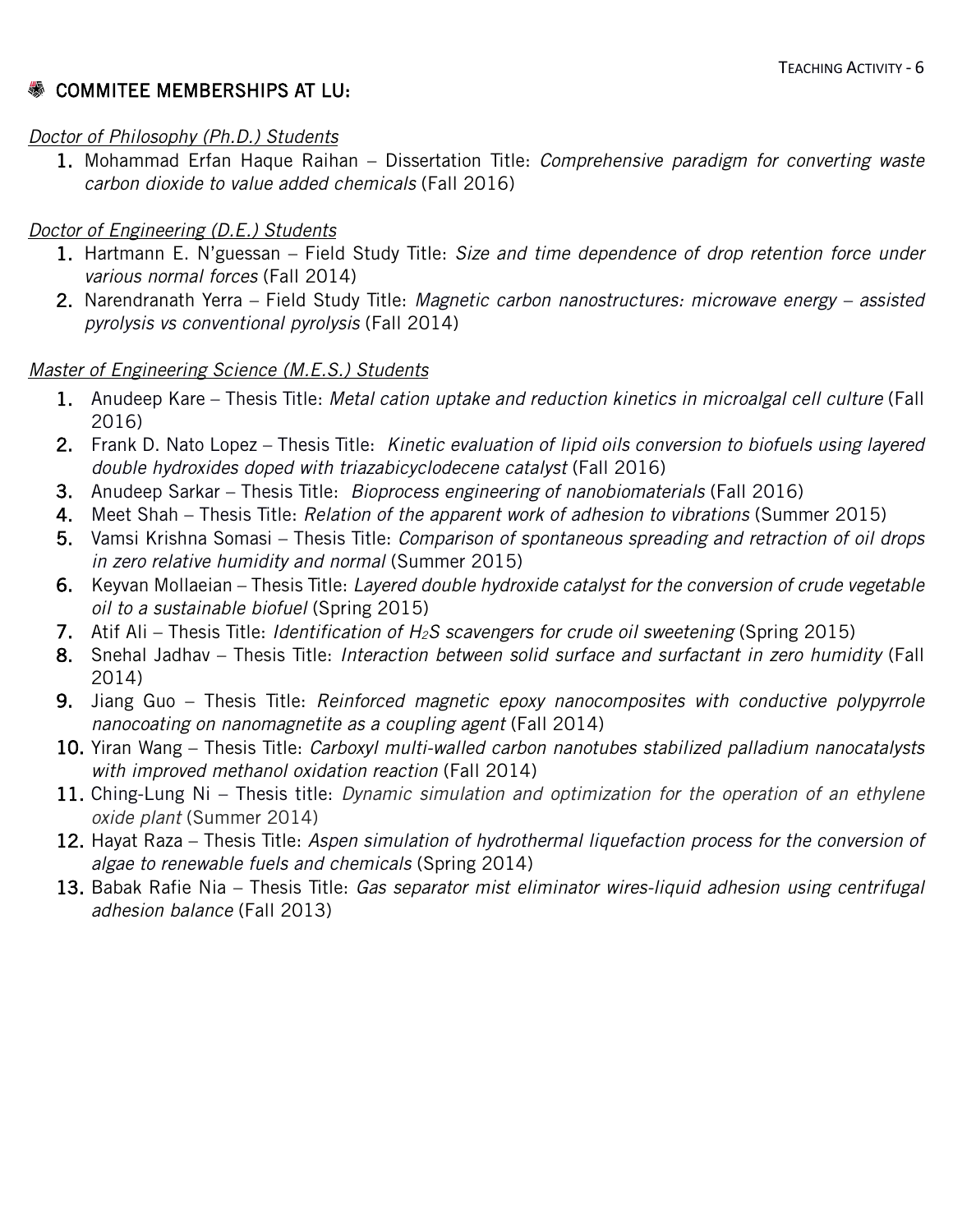# **SERVICE ACTIVITY**

# **PROFESSIONAL SERVICE**

## THE UNIVERSITY OF ALABAMA (Spring 2017-present):

| 2021-present | Director of MESD [08], AIChE                                                            |
|--------------|-----------------------------------------------------------------------------------------|
| 2018-present | Executive Editorial Board Member, ES Energy & Environment (ES Publisher)                |
| 2018-present | Editorial Board Member, ES Materials & Manufacturing (ES Publisher)                     |
| 2017-present | Founding Associate Editor, Advanced Composites and Hybrid Materials (Springer-Nature)   |
|              | [2020 JCR IF: 5.693]                                                                    |
| 2016-present | Scientific/Business Advisor, Nanobio Healthcare, L.L.C. (Mobile, AL, USA)               |
| 2022         | Session Chair, AIChE Annual Meeting MESD: Rising Stars in Industry (Invited Talks)      |
| 2021         | US National Science Foundation (NSF) Graduate Research Fellowship Program (GRFP)        |
|              | Reviewer                                                                                |
| 2021         | US National Science Foundation (NSF) Small Business Innovation Research (SBIR)/Small    |
|              | Business Technology Transfer (STTR) Program Reviewer                                    |
| 2021         | Oak Ridge Associated Universities (ORAU), Nazarbayev University Research Council        |
|              | Reviewer                                                                                |
| 2021         | Session Chair, AIChE Annual Meeting MESD: Fibers and Coatings: 1D and 2D Composites     |
| 2021         | Session Chair, AIChE Annual Meeting Technical Conference (T09)-Sensors: Point-of-Need   |
|              | <b>Sensor Applications</b>                                                              |
| 2021         | IEEE SOUTHEASTCON Conference Proceedings Reviewer                                       |
| 2020         | <b>ACS Books Proposal Reviewer</b>                                                      |
| 2020         | Oak Ridge Associated Universities (ORAU), Nazarbayev University Research Council        |
|              | Reviewer                                                                                |
| 2020         | Session Chair, AIChE Annual Meeting Technical Conference (T09)-Sensors: Wearable and    |
|              | <b>Environmental Sensors</b>                                                            |
| 2020         | Session Chair, AIChE Annual Meeting Technical Conference (TO9)-Sensors: Applications    |
|              | in Bio-Sensors                                                                          |
| 2020         | Session Chair, AIChE Annual Meeting Technical Conference (TO9)-Sensors: Applications    |
|              | in Chemical Sensors                                                                     |
| 2020         | Session Chair, AIChE Annual Meeting MESD: Smart Composite Materials                     |
| 2019         | Session Co-Chair, AIChE Annual Meeting Technical Conference (TO9)-Sensors:<br>Sensor    |
|              | <b>Development Platforms</b>                                                            |
| 2019         | Elsevier Book: Self-Healing Polymer Based Materials reviewer                            |
| 2019         | Israel Science Foundation (ISF), Personal Research Grants Program Reviewer              |
| 2019-2020    | Special Issue Guest Editor, Nanomaterials "Nanofibers and their Applications in Energy, |
|              | Biomedical Engineering, Environmental Engineering, and Sensing"                         |
| 2019-2020    | Director of Membership of NSEF, AIChE                                                   |
| 2019         | 3rd International Conference on Biological Information and Biomedical Engineering       |
|              | <b>Proceedings Reviewer</b>                                                             |
| 2018         | Session Chair, AIChE Annual Meeting Technical Conference (TO9)-Sensors: Micro and       |
|              | <b>Nanofabricated Sensors</b>                                                           |
| 2018         | Session Chair, AIChE Annual Meeting NSEF: Graphene and Carbon Nanotubes:                |
|              | Characterization, Functionalization, and Dispersion                                     |
| 2018         | Session Chair, AIChE Annual Meeting NSEF: Self and Directed Assembly at the Nanoscale   |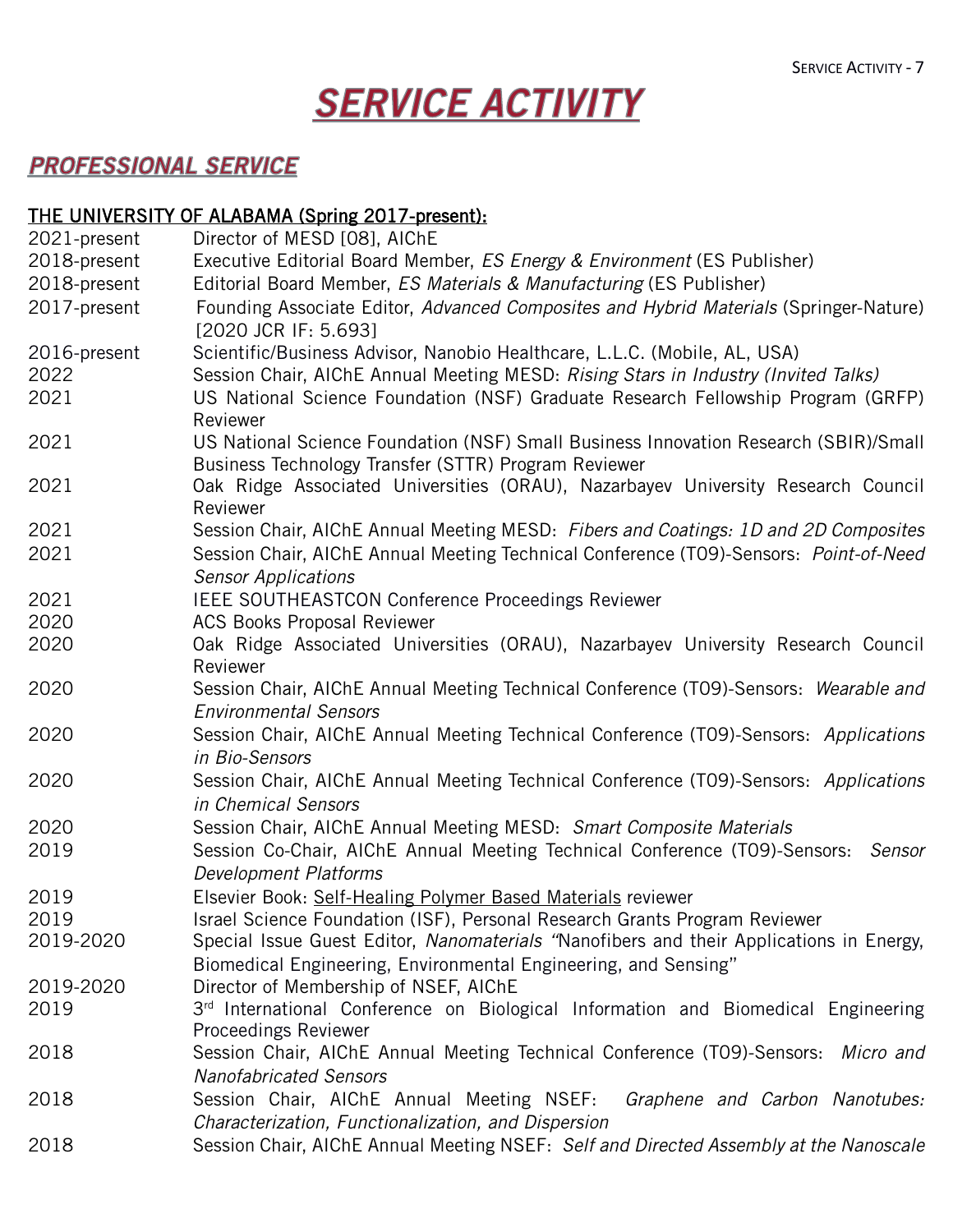| 2018      | Session Chair, AIChE Annual Meeting NSEF: 2D Nanocomposites: New Composites with<br>2-Dimentional Nanomaterials |
|-----------|-----------------------------------------------------------------------------------------------------------------|
| 2018      | AIChE Education Division (EduDiv [Division 4]) Future Faculty Junior Mentor                                     |
| 2018      | <b>IEEE SOUTHEASTCON Conference Proceedings Reviewer</b>                                                        |
| 2018      | External Dissertation Committee Member, Addis Ababa Science & Technology                                        |
| 2018-2019 | Past Chair of MESD Area 08F Composites, AIChE                                                                   |
| 2017      | Session Co-Chair, AIChE Annual Meeting Technical Conference (T09)-Sensors:<br>Sensor                            |
|           | Development and Applications                                                                                    |
| 2017      | Session Co-Chair, AIChE Annual Meeting Education Division: Digital Natives and Digital                          |
|           | Tools: Teaching to Millennials with Technology                                                                  |
| 2017      | Session Chair, AIChE Annual Meeting NSEF: Nanofabrication and Nanoscale Processing                              |
| 2017      | Session Chair, AIChE Annual Meeting MESD: 2D Nanocomposites: New Composites with                                |
|           | 2-Dimensional Nanomaterials                                                                                     |
| 2017      | Session Chair, AIChE Annual Meeting MESD: Composites for Environmental Applications                             |
| 2017-2018 | Chair of MESD Area 08F Composites, AIChE                                                                        |
| 2016-2017 | Vice Chair of MESD Area O8F Composites, AIChE                                                                   |
|           | LAMAR UNIVERSITY (Fall 2013-Fall 2016):                                                                         |
| 2016      | US National Science Foundation (NSF) Graduate Research Fellowship Program (GRFP)                                |
|           | Reviewer                                                                                                        |
| 2016      | Deutsche Forschungsgemeinschaft (DFG), Materials Science & Engineering Program<br>Reviewer                      |
| 2016      | External Dissertation Committee Member, Gujarat Technological University                                        |
| 2016      | AIChE Education Division (EduDiv [Division 4]) Future Faculty Junior Mentor                                     |
| 2016      | Global Conference on Polymer and Composite Materials Proceedings Reviewer                                       |
| 2016      | National Conferences on Undergraduate Research Proceedings Reviewer                                             |
| 2016      | 5th International Conference on Materials Science and Engineering Proceedings Reviewer                          |
| 2016      | Session Co-Chair, AIChE Annual Meeting MESD: Processing and Technology of Composites                            |
| 2016      | Session Co-Chair, AIChE Annual Meeting FP&BE: Biobased Materials                                                |
| 2016      | Student Oral Presentation Judge, AIChE Annual Meeting FP&BE                                                     |
| 2016-2017 | Special Issue Guest Editor, Journal of Nanotechnology "Carbon -Based Nanomaterials as<br>Novel Nanosensors"     |
| 2015      | Student Poster Presentation Judge, AIChE Annual Meeting MESD - Polymers Area [08A] &                            |
|           | Composites Area [08F]                                                                                           |
| 2015-2016 | Founding Co-Director. Lamar Biotech & Bioscience Group (LBBG)                                                   |
| 2015-2016 | Programming Director of Bio-Engineering Division (15c), AIChE                                                   |
| 2014-2017 | Exaugural Newsletter Editor, Education Division, AIChE                                                          |
| 2014      | Student Project Presentation Judge, International Sustainable World Energy Engineering                          |
|           | Environment Project (I-SWEEEP) Olympiad                                                                         |

Wujcik has contributed frequent critical referee services of submitted articles to the following publications:

ACS Applied Materials & Interfaces; ACS Applied Electronic Materials; ACS Applied Polymer Materials; ACS Omega; Advanced Composites and Hybrid Materials; Advanced Functional Materials; Advanced Materials; Advanced Materials Interfaces; Advanced Materials Technologies; Aerospace; American Chemical Science Journal; Applied Sciences; Bioconjugate Chemistry; Bioengineering; Biomedicines; Biosensors; British Journal of Applied Science & Technology; Carbohydrate Polymers; Carbon; Chemical Engineering Journal; Chemistry Central Journal; ChemNanoMat; Chemosphere; Colloid and Polymer Science; Colloids and Surfaces B: Biointerfaces; Composite Interfaces;